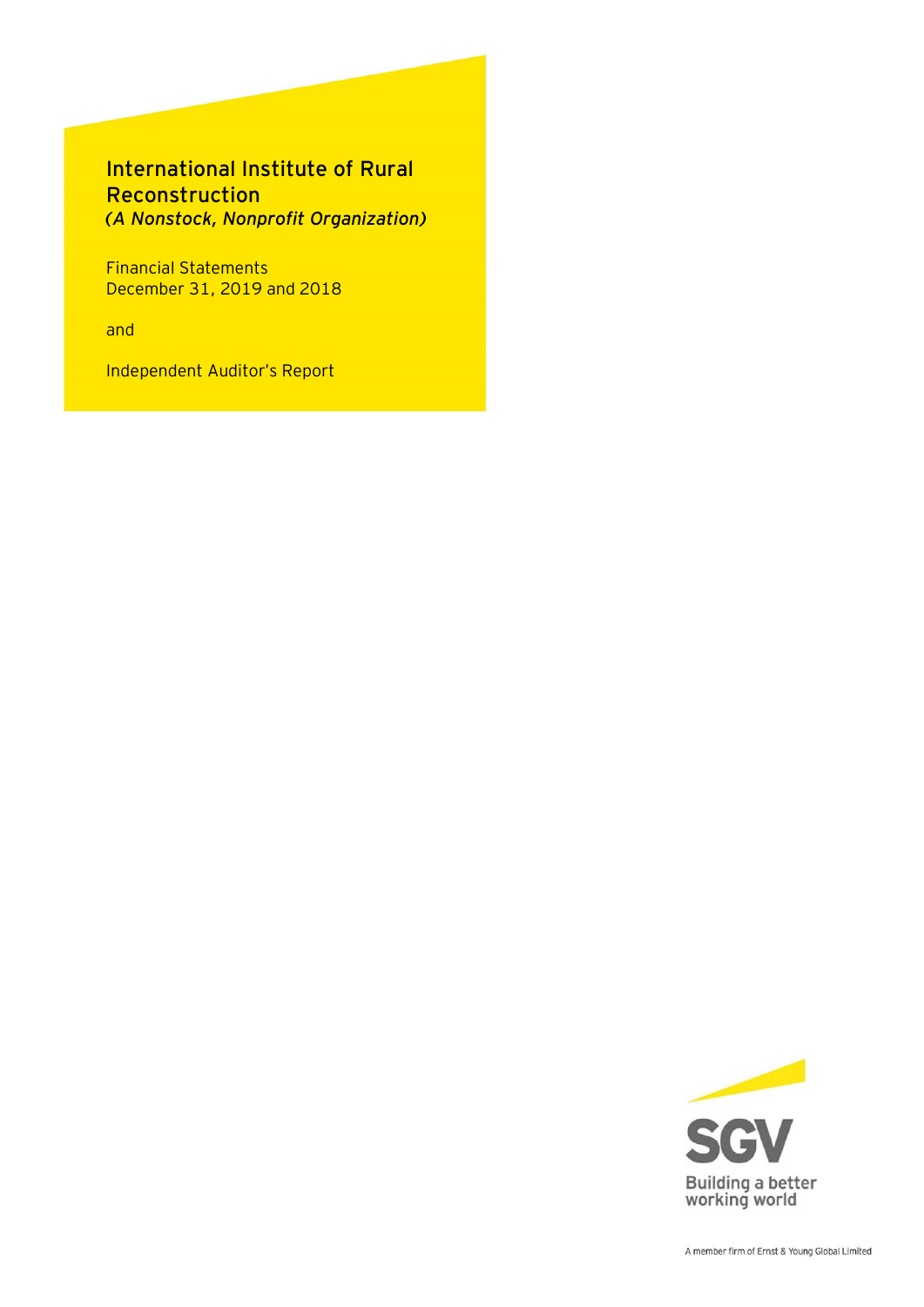

SyCip Gorres Velayo & Co. 6760 Ayala Avenue 1226 Makati City Philippines

Tel: (632) 891 0307 Fax: (632) 819 0872 ey.com/ph

## **INDEPENDENT AUDITOR'S REPORT**

The Board of Trustees International Institute of Rural Reconstruction

## **Report on the Financial Statements**

We have audited the accompanying financial statements of International Institute of Rural Reconstruction (a nonstock, nonprofit organization), incorporated in Delaware, United States of America, which comprise the statements of financial position as at December 31, 2019 and 2018, and the related statements of activities, statement of changes in net assets and statements of cash flows for the years then ended, and the related notes to the financial statements.

## **Management's Responsibilities for the Financial Statements**

Management is responsible for the preparation and fair presentation of the financial statements in accordance with U.S. generally accepted accounting principles, and for such internal control as management determines is necessary to enable the preparation of financial statements that are free from material misstatement, whether due to fraud or error.

## **Auditor's Responsibilities for the Audit of the Financial Statements**

Our responsibility is to express an opinion on the financial statements based on our audits. We conducted our audits in accordance with auditing standards generally accepted in the United States of America. Those standards require that we plan and perform the audit to obtain reasonable assurance about whether the financial statements are free from material misstatement.

An audit involves performing procedures to obtain audit evidence about the amounts and disclosures in the financial statements. The procedures selected depend on our judgment, including the assessment of the risks of material misstatement of the financial statements, whether due to fraud or error. In making those risk assessments, the auditor considers internal control relevant to the entity's preparation and fair presentation of the financial statements in order to design audit procedures that are appropriate in the circumstances, but not for the purpose of expressing an opinion on the effectiveness of the entity's internal control. An audit also includes evaluating the appropriateness of accounting policies used and the reasonableness of significant accounting estimates made by management, as well as evaluating the overall presentation of the financial statements.

We believe that the audit evidence we have obtained is sufficient and appropriate to provide a basis for our audit opinion.

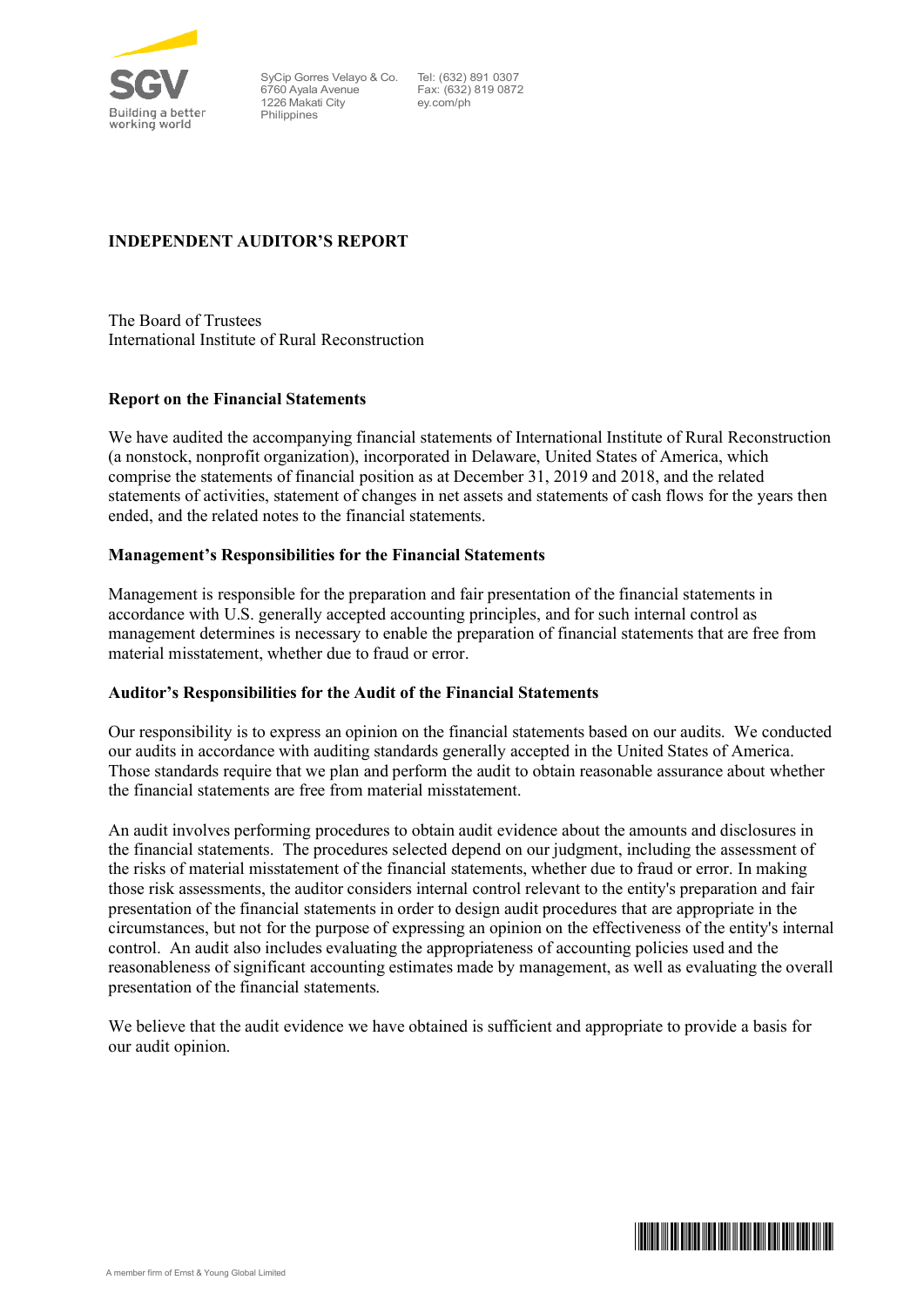

## **Opinion**

In our opinion, the financial statements present fairly, in all material respects, the financial position of the International Institute of Rural Reconstruction as at December 31, 2019 and 2018, and the results of its activities and its cash flows for the years then ended in conformity with U.S. generally accepted accounting principles.

SYCIP GORRES VELAYO & CO.

Christini & Vallej

Partner

September 3, 2020

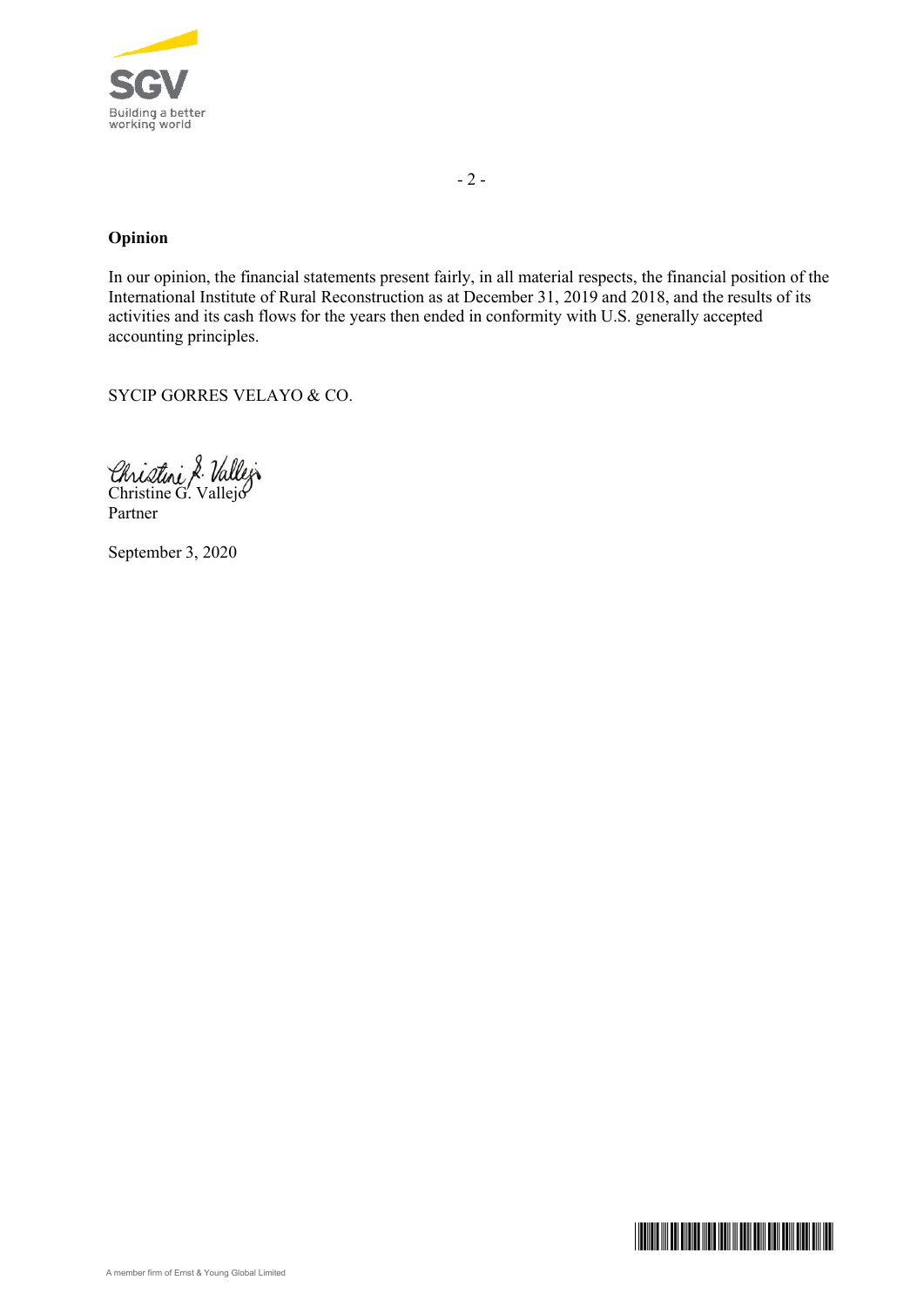## **INTERNATIONAL INSTITUTE OF RURAL RECONSTRUCTION (A Nonstock, Nonprofit Organization) STATEMENTS OF FINANCIAL POSITION**

|                                                                                             | December 31 |             |
|---------------------------------------------------------------------------------------------|-------------|-------------|
|                                                                                             | 2019        | 2018        |
| <b>ASSETS</b>                                                                               |             |             |
| <b>Current Assets</b>                                                                       |             |             |
| Cash and cash equivalents (Notes 3 and 13)                                                  | \$1,393,239 | \$1,949,858 |
| Investments (Note 3)                                                                        | 766,401     | 663,552     |
| Contribution receivables (Notes 4 and 13)                                                   | 1,769,817   | 2,062,093   |
| Other receivables (Notes 5 and 13)                                                          | 104,007     | 106,992     |
| Prepayments and other current assets                                                        | 53,310      | 25,619      |
| <b>Total Current Assets</b>                                                                 | 4,086,774   | 4,808,114   |
|                                                                                             |             |             |
| <b>Noncurrent Assets</b><br>Noncurrent portion of contributions receivable (Notes 4 and 13) | 709,017     | 1,537,275   |
| Property and equipment - net (Note 6)                                                       | 226,309     | 214,685     |
| Pension asset - net (Note 8)                                                                | 59,161      | 32,948      |
| Other noncurrent assets                                                                     | 37,682      | 42,706      |
| <b>Total Noncurrent Assets</b>                                                              | 1,032,169   | 1,827,614   |
|                                                                                             | \$5,118,943 | \$6,635,728 |
|                                                                                             |             |             |
| <b>LIABILITIES AND NET ASSETS</b>                                                           |             |             |
| <b>Liabilities</b>                                                                          |             |             |
| Accounts payable and other current liabilities (Notes 7 and 13)                             | \$723,082   | \$884,921   |
| Other noncurrent liabilities                                                                | 2,637       | 2,107       |
| <b>Total Liabilities</b>                                                                    | 725,719     | 887,028     |
| <b>Net Assets</b>                                                                           |             |             |
| Without donor restrictions (Note 9)                                                         | 1,329,447   | 1,842,049   |
| With donor restrictions (Note 9)                                                            | 3,063,777   | 3,906,651   |
| <b>Total Net assets</b>                                                                     | 4,393,224   | 5,748,700   |
|                                                                                             |             |             |
|                                                                                             | \$5,118,943 | \$6,635,728 |

*See accompanying Notes to Financial Statements.*

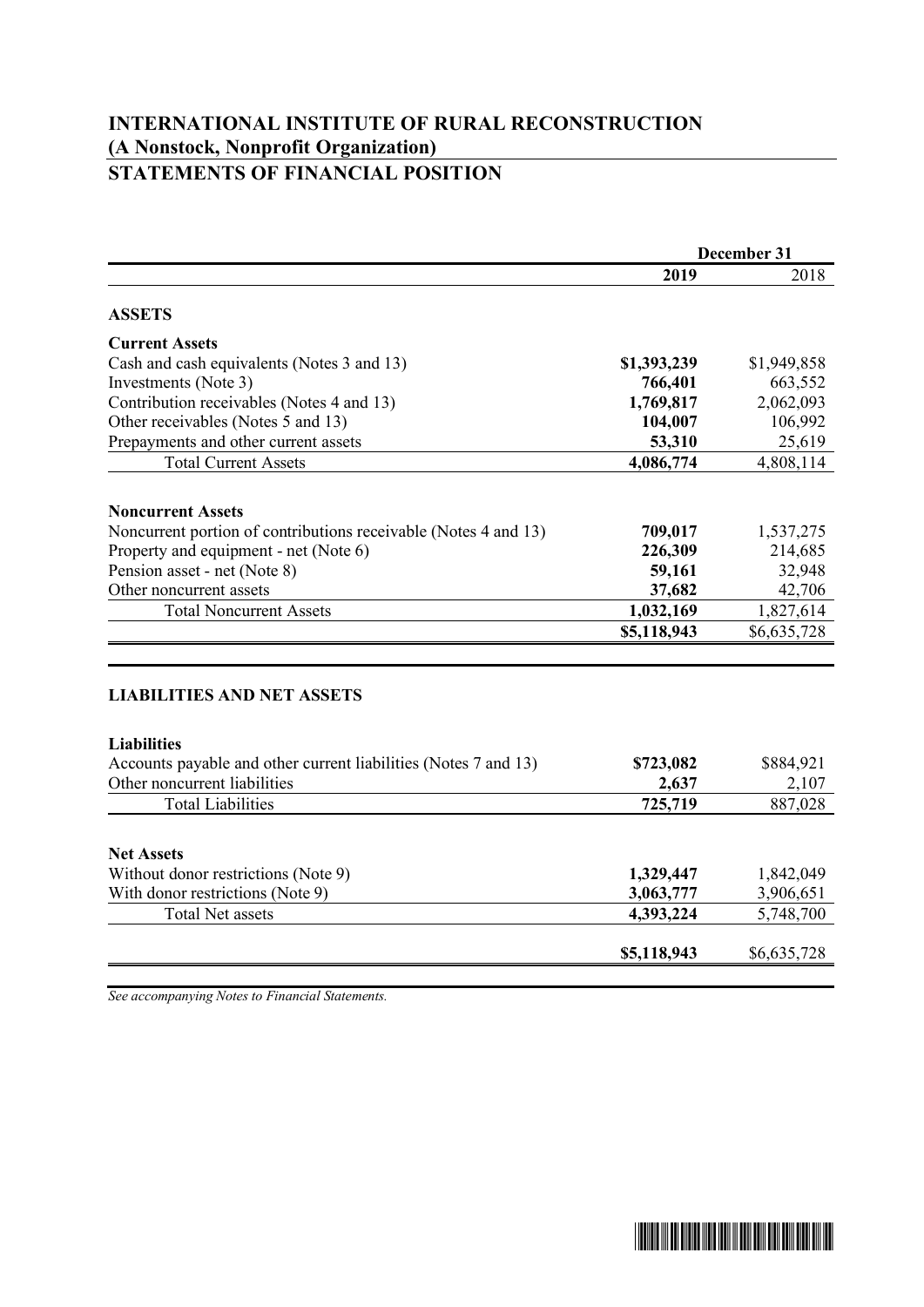# **INTERNATIONAL INSTITUTE OF RURAL RECONSTRUCTION (A Nonstock, Nonprofit Organization)**

# **STATEMENTS OF ACTIVITIES AND CHANGES IN NET ASSETS**

|                                                           | <b>Years Ended December 31</b> |                          |                 |                 |                          |               |
|-----------------------------------------------------------|--------------------------------|--------------------------|-----------------|-----------------|--------------------------|---------------|
|                                                           |                                | 2019                     |                 |                 | 2018                     |               |
|                                                           | <b>Without donor</b>           | <b>With donor</b>        |                 | Without donor   | With donor               |               |
|                                                           | restrictions                   | restrictions             | <b>Total</b>    | restrictions    | restrictions             | Total         |
| <b>OPERATING ACTIVITIES</b>                               |                                |                          |                 |                 |                          |               |
| <b>Operating revenues:</b>                                |                                |                          |                 |                 |                          |               |
| Contributions/Grants                                      |                                |                          |                 |                 |                          |               |
| Foundations (Note 4)                                      | $S-$                           | \$1,755,764              | \$1,755,764     | \$117,343       | \$2,528,608              | \$2,645,951   |
| Government                                                |                                | 241,168                  | 241,168         |                 | 1,321,232                | 1,321,232     |
| Corporation                                               | 29,555                         | 200,409                  | 229,964         | 39,275          | 10                       | 39,285        |
| Individual                                                | 168,562                        | 30,376                   | 198,938         | 881,718         | 26,100                   | 907,818       |
| Use of campus facilities                                  | 644,802                        |                          | 644,802         | 556,538         |                          | 556,538       |
| Training courses, study missions and technical assistance | 388,837                        |                          | 388,837         | 142,207         |                          | 142,207       |
| Workshops                                                 | 28,411                         |                          | 28,411          | 78,203          |                          | 78,203        |
| Publication sales                                         | 3,901                          |                          | 3,901           | 651             |                          | 651           |
| Others                                                    | 67,809                         |                          | 67,809          | 20,682          |                          | 20,682        |
| Total operating revenues before releases                  | 1,331,877                      | 2,227,717                | 3,559,594       | 1,836,617       | 3,875,950                | 5,712,567     |
| Net assets released from restrictions:                    |                                |                          |                 |                 |                          |               |
| Satisfaction of program activities                        | 3,070,591                      | (3,070,591)              |                 | 1,752,570       | (1,752,570)              |               |
| Expiration of time restrictions                           |                                |                          |                 | 15,000          | (15,000)                 |               |
|                                                           | 4,402,468                      | (842, 874)               | 3,559,594       | 3,604,187       | 2,108,380                | 5,712,567     |
| <b>Operating expenses</b> (Notes 10 and 11):              |                                |                          |                 |                 |                          |               |
| Learning community                                        | 3,656,815                      |                          | 3,656,815       | 4,639,787       |                          | 4,639,787     |
| Applied learning                                          | 730,477                        |                          | 730,477         | 624,512         |                          | 624,512       |
| Management and general                                    | 506,123                        |                          | 506,123         | 551,382         | $\overline{\phantom{0}}$ | 551,382       |
| Fund raising                                              | 126,529                        | $\overline{\phantom{m}}$ | 126,529         | 110,275         | $\overline{\phantom{0}}$ | 110,275       |
|                                                           | 5,019,944                      | $\qquad \qquad -$        | 5,019,944       | 5,925,956       |                          | 5,925,956     |
|                                                           |                                |                          |                 |                 |                          |               |
| Change in net assets from operating activities            | $(\$617,476)$                  | (S842, 874)              | $(\$1,460,350)$ | $(\$2,321,769)$ | \$2,108,380              | $(\$213,389)$ |

*(Forward)*

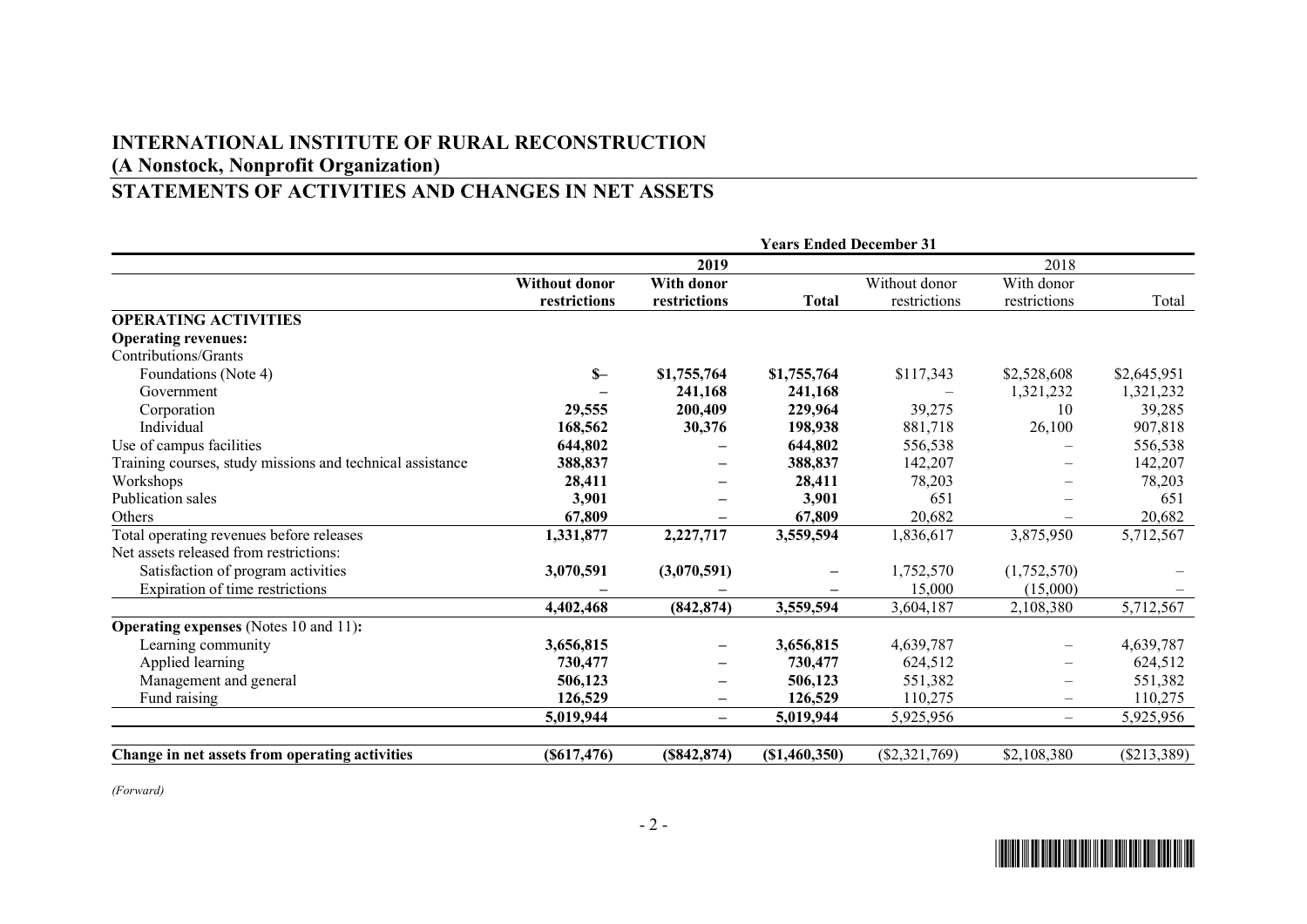|                                                    |                                      |                            | <b>Years Ended December 31</b> |                               |                            |             |
|----------------------------------------------------|--------------------------------------|----------------------------|--------------------------------|-------------------------------|----------------------------|-------------|
|                                                    |                                      | 2019                       |                                |                               | 2018                       |             |
|                                                    | <b>Without donor</b><br>restrictions | With donor<br>restrictions | <b>Total</b>                   | Without donor<br>restrictions | With donor<br>restrictions | Total       |
| <b>NON-OPERATING ACTIVITIES (Note 11)</b>          |                                      |                            |                                |                               |                            |             |
| Contributions                                      | $S-$                                 | $S-$                       | $S-$                           | \$6,249                       | $S-$                       | \$6,249     |
| Interest income                                    | 24,312                               |                            | 24,312                         | 799                           |                            | 799         |
| Interest expense                                   |                                      |                            |                                | (2, 435)                      | —                          | (2, 435)    |
| Translation and exchange loss                      | (72, 408)                            |                            | (72, 408)                      | (28, 869)                     |                            | (28, 869)   |
| Others (Note 3)                                    | 152,970                              | $\overline{\phantom{m}}$   | 152,970                        | (5,110)                       | $\overline{\phantom{m}}$   | (5,110)     |
| Change in net assets from non-operating activities | 104,874                              | $\qquad \qquad$            | 104,874                        | (29,366)                      |                            | (29,366)    |
| Change in net assets                               | (512, 602)                           | (842, 874)                 | (1,355,476)                    | (2,351,135)                   | 2,108,380                  | (242, 755)  |
| Net assets, beginning of the year                  | 1,842,049                            | 3,906,651                  | 5,748,700                      | 4,193,184                     | 1,798,271                  | 5,991,455   |
| Net assets, end of the year                        | \$1,329,447                          | \$3,063,777                | \$4,393,224                    | \$1,842,049                   | \$3,906,651                | \$5,748,700 |

*See accompanying Notes to Financial Statements.*

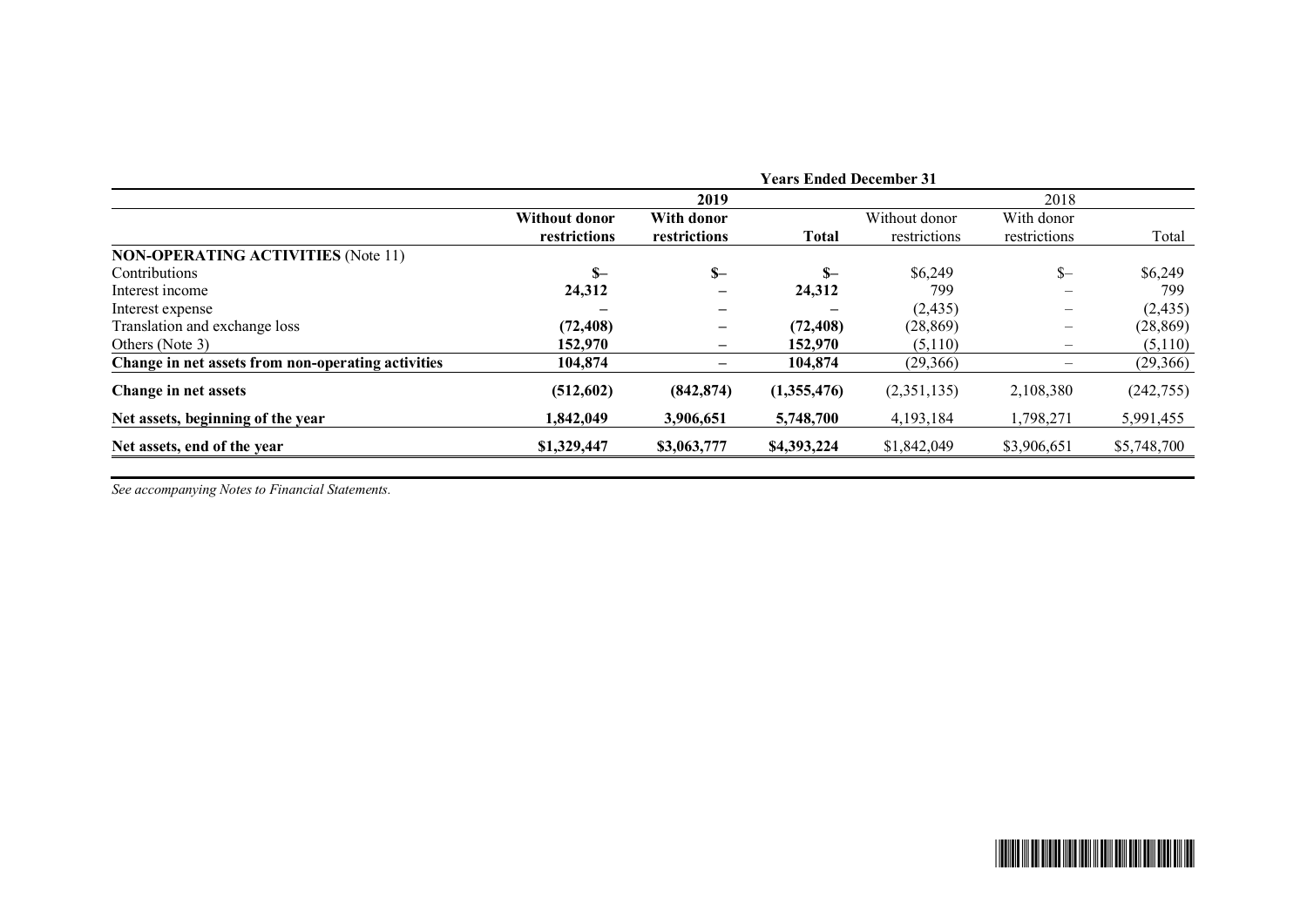## **INTERNATIONAL INSTITUTE OF RURAL RECONSTRUCTION (A Nonstock, Nonprofit Organization) STATEMENTS OF CASH FLOWS**

|                                                                | <b>Years Ended December 31</b> |               |
|----------------------------------------------------------------|--------------------------------|---------------|
|                                                                | 2019                           | 2018          |
| <b>CASH FLOWS FROM OPERATING ACTIVITIES</b>                    |                                |               |
| Change in net assets                                           | (S1, 355, 476)                 | $(\$242,755)$ |
| Adjustments for:                                               |                                |               |
| Depreciation and amortization (Notes 6 and 11)                 | 66,784                         | 74,191        |
| Effect of foreign exchange rate changes translation (Note 3)   | 16,588                         | 63,911        |
| Loss (gain) on changes in market value on investments (Note 3) | (149, 851)                     | 34,289        |
| Interest and dividend income (Note 3)                          | (14, 422)                      | (13,224)      |
| Net movement in pension asset                                  | (27, 822)                      | 561           |
| Working capital adjustments:                                   |                                |               |
| Decrease (increase) in:                                        |                                |               |
| Contributions receivables                                      | 1,127,179                      | (1,362,618)   |
| Other receivables                                              | 1,618                          | 1,195,166     |
| Prepayment and other assets                                    | (27,920)                       | (2,594)       |
| Increase (decrease) in:                                        |                                |               |
| Accounts payable and other current liabilities                 | (160, 571)                     | 565,770       |
| Other noncurrent liabilities                                   | 576                            | 825           |
| Net cash provided by (used in) operating activities            | (523, 317)                     | 313,522       |
| <b>CASH FLOWS FROM INVESTING ACTIVITIES</b>                    |                                |               |
| Net withdrawal of investments (Note 3)                         | 61,424                         | 71,924        |
| Additions to:                                                  |                                |               |
| Property and equipment (Note 6)                                | (98, 569)                      | (75,514)      |
| Other noncurrent assets                                        | 5,024                          | (42,706)      |
| Net cash used in investing activities                          | (32, 121)                      | (46,296)      |
|                                                                |                                |               |
| <b>EFFECT OF EXCHANGE RATE CHANGES ON CASH</b>                 |                                |               |
| <b>AND CASH EQUIVALENTS</b>                                    | (1,181)                        | (6,104)       |
| NET INCREASE (DECREASE) IN CASH AND CASH                       |                                |               |
| <b>EQUIVALENTS</b>                                             | (556, 619)                     | 261,122       |
|                                                                |                                |               |
| <b>CASH AND CASH EQUIVALENTS</b>                               |                                |               |
| <b>AT BEGINNING OF YEAR</b>                                    | 1,949,858                      | 1,688,736     |
| <b>CASH AND CASH EQUIVALENTS</b>                               |                                |               |
| AT END OF YEAR (Note 3)                                        | \$1,393,239                    | \$1,949,858   |
|                                                                |                                |               |

*See accompanying Notes to Financial Statements.*

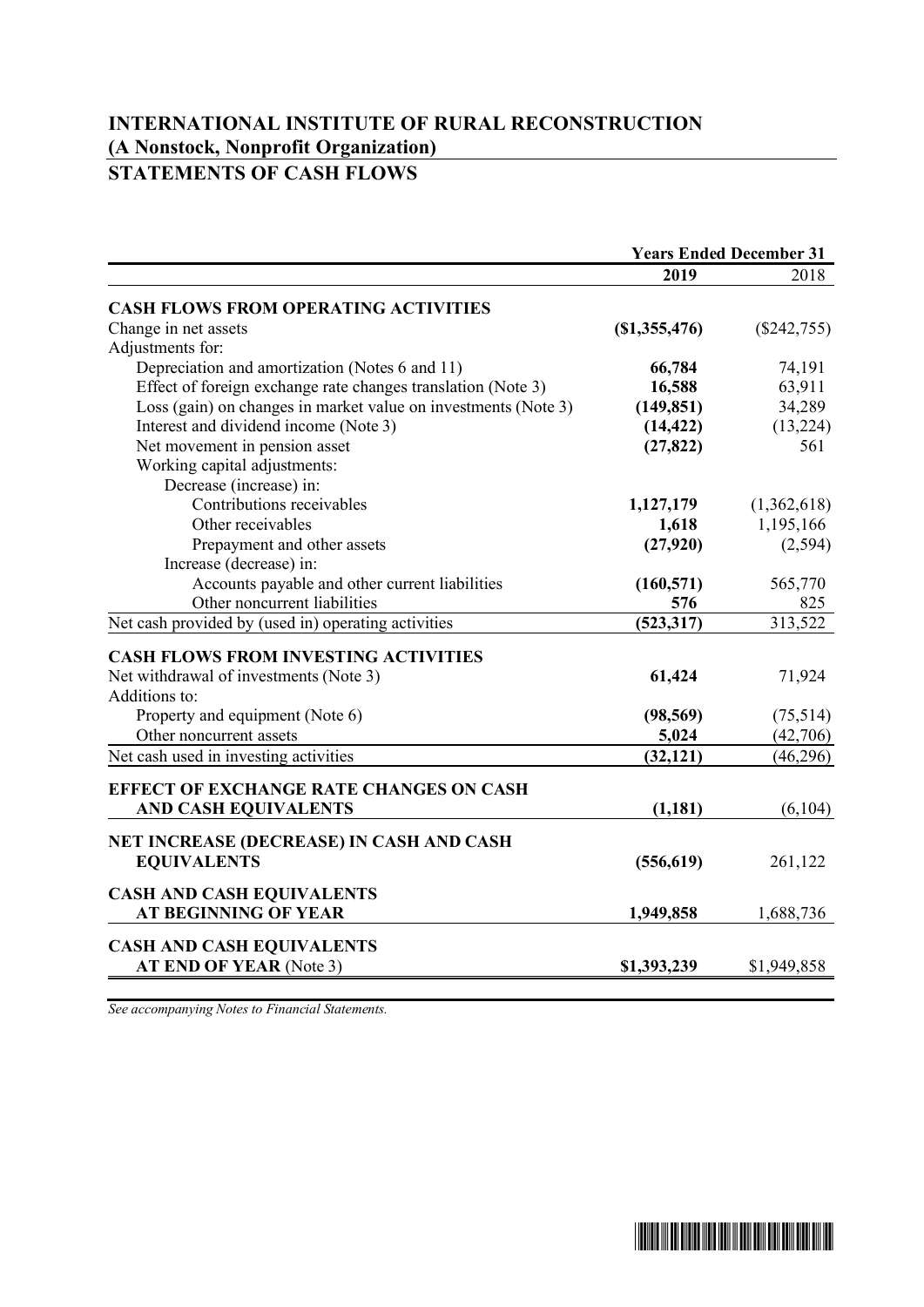## 1. **Organization Information**

The International Institute of Rural Reconstruction (IIRR or the Institute) is a non-profit organization formed in 1960 under the laws of the State of Delaware, United States of America (U.S.A.). IIRR Headquarters is located in the Philippines. IIRR has regional centers in Asia (Philippines) and Africa (Kenya) and offices in Addis Ababa, Ethiopia; Kampala, Uganda; Juba, South Sudan and New York, U.S.A.

IIRR is a tax-exempt organization under Section 501(c) (3) of the United States Internal Revenue Code. IIRR is a recognized public charity. Contributions to IIRR qualify for the maximum allowable charitable deduction in the U.S.A.

IIRR is a global learning, training and capacity development organization which, with its predecessor organizations, has more than 80 years of experience and commitment to rural development. The Institute's program service has two main functional categories (described in Note 11), i.e. learning community program and applied learning program. Resource generation is focused on unrestricted contributions, restricted grants, earned revenue through trainings, workshops, study programs, customized courses, technical assistance, use of campus facilities, publication sales and investment return on endowment funds.

## 2. **Summary of Significant Accounting and Financial Reporting Policies**

#### Basis of Presentation

The financial statements of IIRR have been presented on the accrual basis in accordance with accounting principles generally accepted in the U.S.A. The financial statements are presented in accordance with Financial Accounting Standards Board (FASB) Accounting Standards Codification (ASC) 958 and the provisions of the American Institute of Certified Public Accountants (AICPA) "Audit and Accounting Guide for Not-for-Profit Organizations" (the "Guide").

#### Financial Statement Presentation

Under the provisions of the Guide, net assets and revenues, and gains and losses are classified based on the existence or absence of donor-imposed restrictions. Accordingly, the net assets of IIRR and changes therein are classified as follows:

§ Net assets without donor restrictions

Net assets that are not subject to any donor-imposed restrictions and may be expended for any purpose in performing the primary objectives of the organization. IIRR's Board of Trustees (BOT) may designate assets without restrictions for specific operational purposes from time to time.

■ Net assets with donor restrictions

Net assets subject to stipulations imposed by donors and grantors. Some donor restrictions are temporary in nature; those restrictions will be met by actions of the organization or by the passage of time. Other donor restrictions are perpetual in nature, whereby the donor has stipulated the funds be maintained in perpetuity.

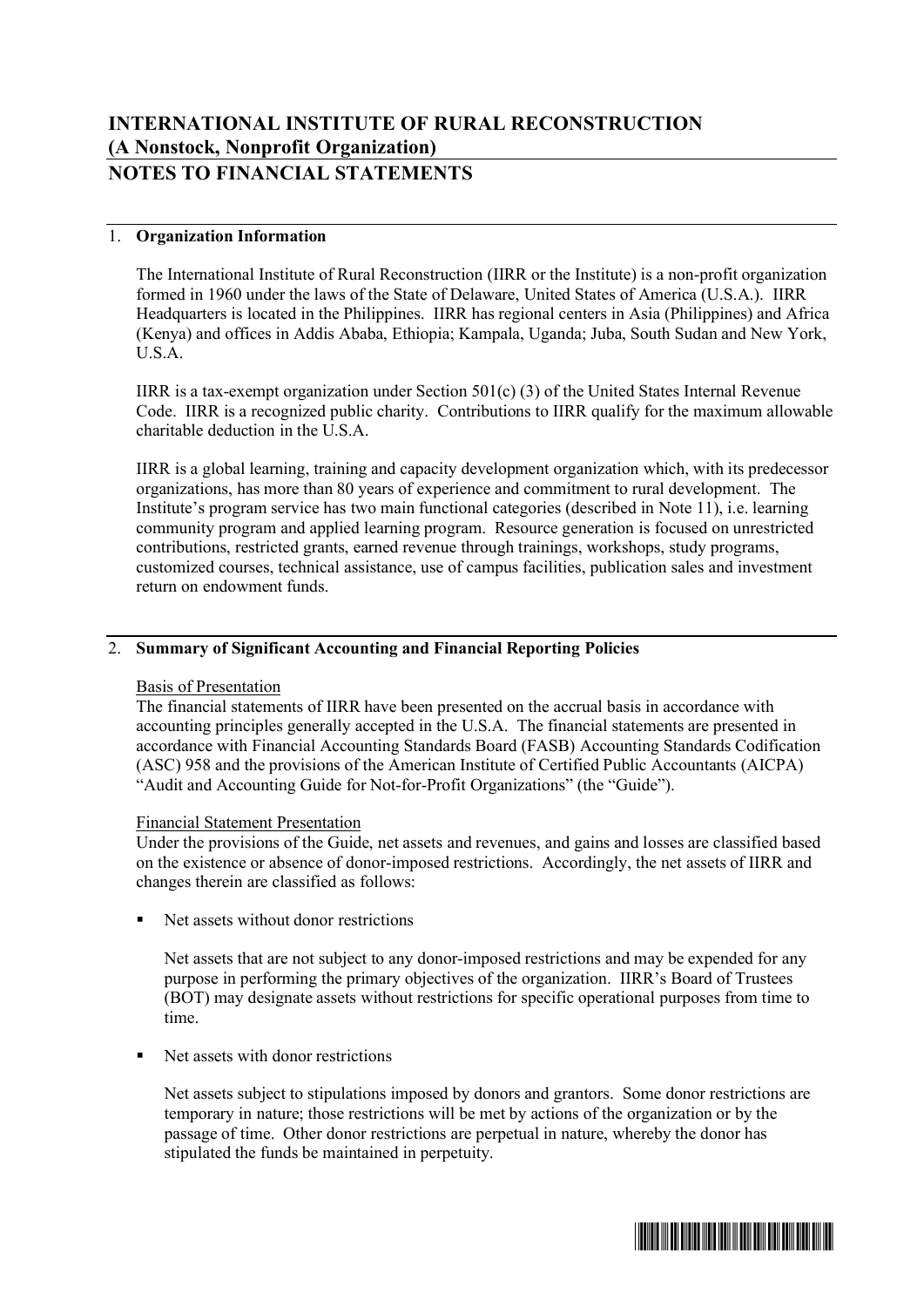#### Basis of Accounting

The accompanying financial statements have been prepared on the accrual basis of accounting. Revenues are recorded when earned and expenses when incurred and measurable, regardless of when the related cash flows take place. Non-exchange transactions, in which IIRR receives value without directly giving equal value in exchange, include grants and private donations. On an accrual basis, revenue from these transactions is recognized in the year in which all criteria are satisfied, if measurable and probable of collection.

## Measure of Operations

The statement of activities reports all changes in net assets, including changes in net assets from operating and non-operating activities. Operating activities consist of those items attributable to the organization's ongoing activities. Non-operating activities are limited to resources that generate return from investments, endowment contributions, bank charges, and other activities considered to be of a more unusual or nonrecurring nature.

#### Use of Estimates

The preparation of financial statements in conformity with accounting principles generally accepted in the U.S.A. requires management to make estimates and assumptions that affect the reported amounts of assets and liabilities and disclosures of contingent assets and liabilities at the date of the financial statements. Estimates also affect the reported amounts of revenue, expenses, or other changes in net assets during the year. Actual results could differ from these estimates.

#### Cash and Cash Equivalents

Cash includes cash on hand and in banks. Cash equivalents are short-term, highly liquid investments that are readily convertible to known amounts of cash with original maturities of three months or less and that are subject to an insignificant risk of change in value.

#### Investments

Investments are reported at fair value based on quoted market prices. Net appreciation (depreciation) in the fair value of investments, which consists of the realized gains or losses and the unrealized appreciation (depreciation) on those investments, is presented in the statement of activities in accordance with donor restrictions as investment return. Investment return is presented net of investment fees. The average cost method is primarily used to determine the basis for computing realized gains or losses.

#### Contributions and Other Receivables

Contributions and other receivables are recognized initially at fair value. After initial measurement, contributions and other receivables are carried at amortized cost using the effective interest rate method, less any allowance for impairment. Unconditional promise to give in future periods are initially recorded at estimated fair value determined using the discounted present value of expected cash flows and subsequently amortized over the expected payment period, net of allowance for impairment. The discount rates are determined at the time the unconditional promise to give is initially received. The allowance is established by charges to the statement of activities in the form of provision for doubtful accounts. The allowance for uncollectible contributions receivable is based upon the Institute's analysis of past collection experience, pledge activity and other judgmental factors.

## Property and Equipment

Property and equipment are recorded at cost and depreciated or amortized on the straight-line basis over the estimated useful lives of the assets. Leasehold improvements are recorded at cost and amortized on a straight-line basis over the shorter of the remaining lease term or the useful life of the improvement. Contributed items are recorded at fair value at date of donation. If donors stipulate

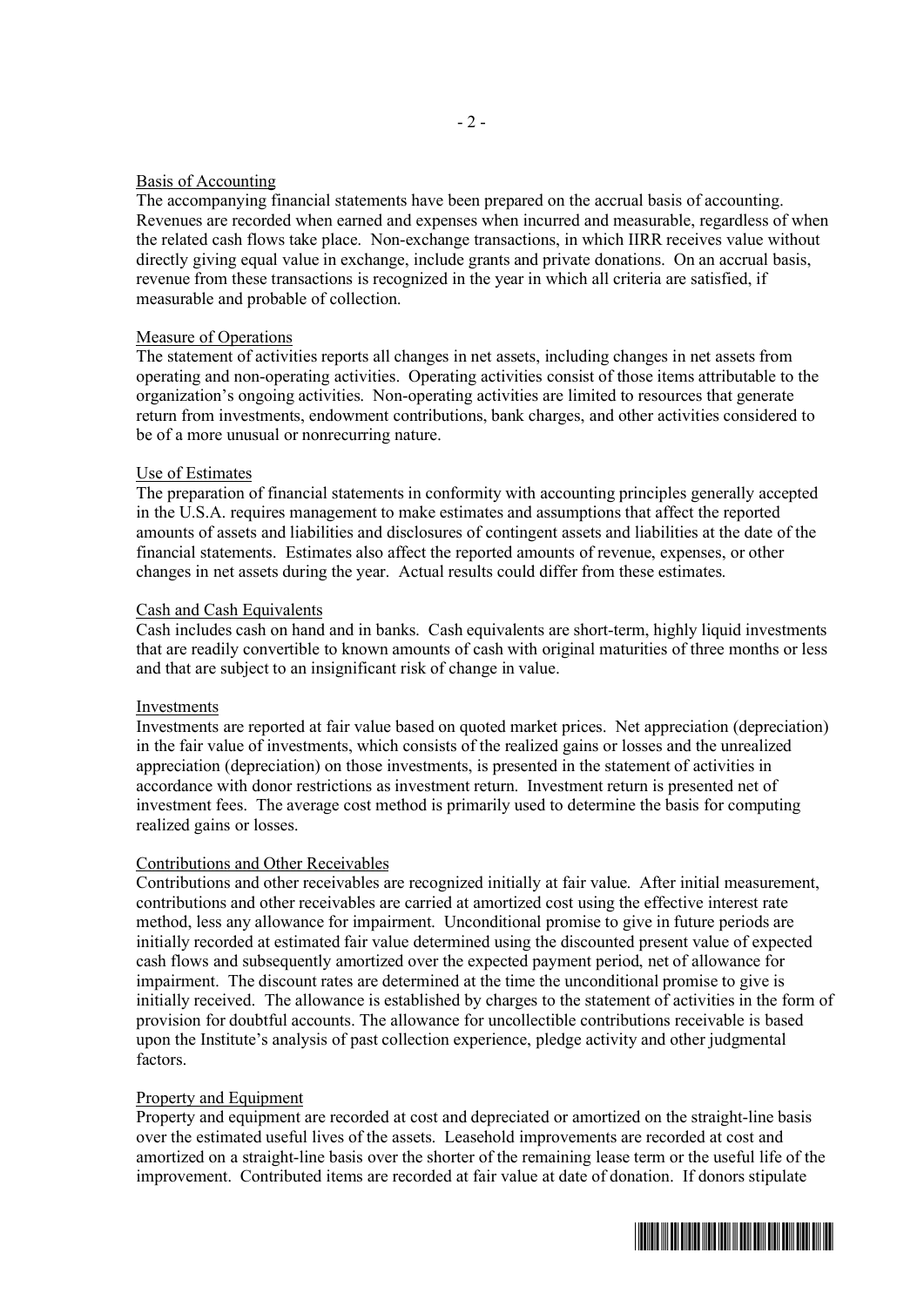how long the assets must be used, the contributions are recorded as with donor restrictions. In the absence of such stipulation, contributions of equipment are recorded as without donor restrictions.

Depreciation and amortization are computed using the straight-line method over the following estimated useful lives:

| 10 to 25 years or the term of the lease, |
|------------------------------------------|
| whichever period is shorter              |
| 10 to 25 years                           |
| 3 to 5 years                             |
| 5 to 8 years                             |
| 5 to 10 years                            |
|                                          |

#### Revenue and Expense Recognition

Contributions and grants, which include unconditional promises to give (pledges), are recognized as revenue in the year they are received or promised, whichever is earlier. An unconditional promise to give is recognized when a promise is made or received, provided there is sufficient evidence in the form of verifiable documentation.

Donor-restricted contributions whose restrictions are met or have expired in the same reporting year are classified as without donor restrictions support. Contributions and grants received intended for projects to be undertaken in future years are accounted for as with donor restrictions net assets. Gains and losses on investments and other assets and liabilities are reported as increases or decreases in under the without donor restrictions net assets unless their use is restricted by explicit donor stipulation. Contributions restricted for the acquisition of land, buildings, and equipment are reported as net assets without donor restriction upon acquisition of the assets and the assets are placed in service.

Revenue from other services, such as training, workshops, study programs, customized courses and technical assistance, are recognized when services have been rendered and collection is reasonably assured.

Revenue from use of campus facilities are recognized based on actual occupancy and when collection is reasonably assured.

Revenues from sale of books and other published materials are recognized when the significant risks and rewards of ownership of the published materials have passed to the buyer and the amount of revenues can be reliably measured.

Expenses are generally reported as decreases in without donor restrictions net assets. Expirations of donor-imposed stipulations or of the BOT designations that simultaneously increase one class of net assets and decrease another are reported as transfers between the applicable classes of net assets.

#### Functional Allocation of Expenses

The costs of providing program and other activities have been summarized on a functional basis in the statements of activities. Accordingly, certain costs have been allocated among program services and supporting services benefited. Such allocations are determined by management on an equitable basis.

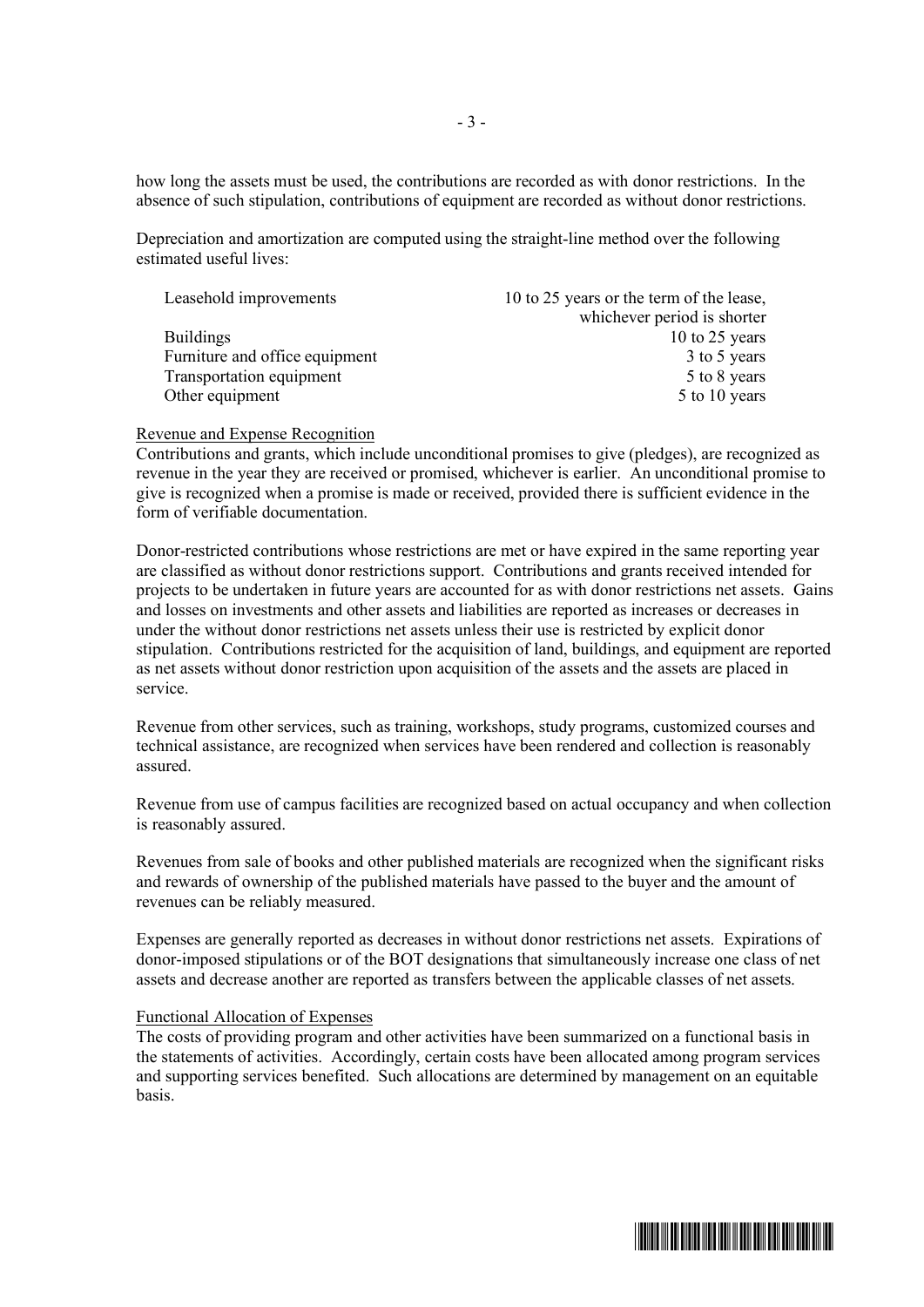The expenses that are allocated include the following:

| Expense                   | Method of Allocation          |
|---------------------------|-------------------------------|
| Staff costs               | Time and effort               |
| Contractual services      | Time and effort               |
| Rental and maintenance    | Square footage or utilization |
| Travel                    | Time and effort               |
| Supplies and materials    | Time and effort               |
| Communications            | Time and effort               |
| Printing and publications | Full time equivalent          |
| Others                    | Time and effort               |

#### Pension Cost

IIRR's pension cost is based on the defined benefit pension plan for employees in the Philippines and defined contribution pension plan for employees in the U.S.A. and Africa Regional Center. Defined benefit pension plan includes the service cost determined under the projected unit credit method. This method reflects benefits earned by the employees to the date of the valuation taking into consideration the employees' projected salaries. Under the defined contribution pension plan, the Institute's obligation for each reporting period is determined by the amounts to be contributed for that reporting period.

#### Translation of Philippine and Other Regional Centers' Financial Statements

Financial statements of IIRR's Philippine and other Regional Centers are translated in accordance with ASC No. 830, *Foreign Currency Matters*. Under this method, assets and liabilities, expressed in Philippine pesos, Kenyan shillings, Ugandan shillings, Ethiopian birr, Sudanese pound, United Kingdom pound and euro, have been translated into U.S. dollar amounts at the closing exchange rates at the financial position date, while revenues and expenses have been translated at the average exchange rate of each center for the year. Other changes in fund balances are translated at the rate in effect in the year the transactions were originally recorded.

#### Functional and Reporting Currency

The functional and reporting currency of IIRR is the U.S. dollar. All values are rounded to the nearest dollar unit, unless otherwise indicated.

## Fair Value of Financial Instruments

Fair value is defined as the amount at which asset (or liability) could be bought (or incurred) or sold (or settled) in a current transaction between willing parties, that is, other than in a forced or liquidation sale. The inputs are prioritized according to the valuation techniques used to measure fair value. The highest priority is given to unadjusted quoted prices in active markets for identical assets or liabilities (Level 1 inputs), and the lowest priority to measurements involving insignificant unobservable inputs (Level 3 inputs).

The three levels of the fair value hierarchy are as follows:

- *Level 1*: Inputs are unadjusted quoted prices for identical assets or liabilities in active markets that the Institute has the ability to access.
- *Level 2*: Inputs other than quoted prices included in Level 1 that are either directly or indirectly observable for the assets or liabilities.
- *Level 3*: Inputs are unobservable and significant to the fair value measurement.

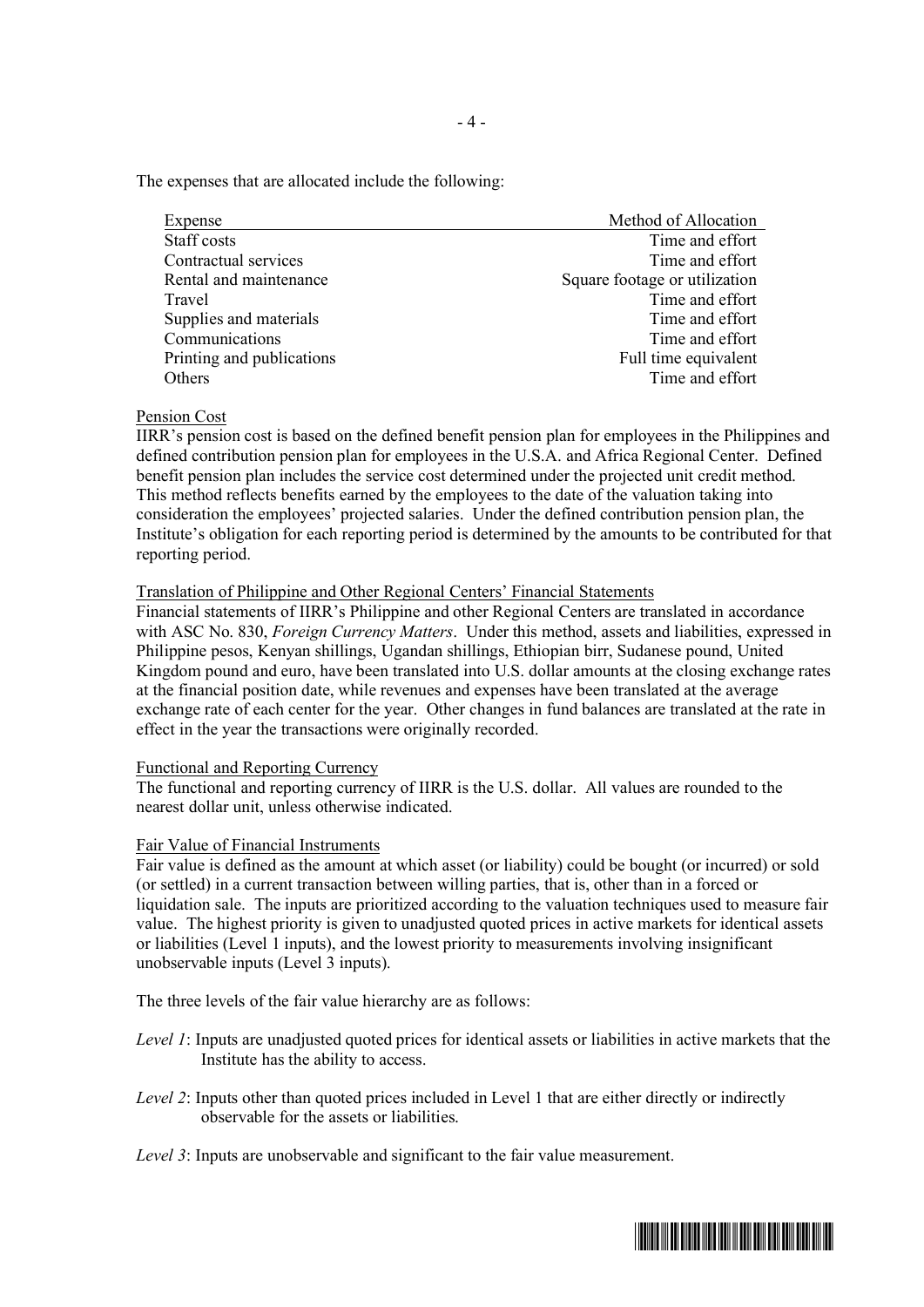The asset's or liability's fair value measurement level within the fair value hierarchy is based on the lowest level of any input that is significant to the fair value measurement. Valuation techniques used need to maximize the use of observable inputs and minimize the use of unobservable inputs.

The fair values of cash and cash equivalents, contribution receivables, other receivables, and accounts payable and other current liabilities approximate their carrying values due to the relatively short-term maturity of these financial instruments.

## 3. **Cash and Cash Equivalents and Investments**

Cash and cash equivalents

|                       | 2019        | 2018        |
|-----------------------|-------------|-------------|
| Cash in banks         | \$586,607   | \$554,767   |
| Cash on hand          | 17.937      | 4,704       |
|                       | 604,544     | 559,471     |
| Short-term placements | 788,695     | 1,390,387   |
|                       | \$1,393,239 | \$1,949,858 |

Cash in banks earn interest at their respective bank deposit rates. Short-term investments are made for varying periods of one day to three months depending on the immediate cash requirements of the Institute and earn interest at their respective short-term investment rates.

Cash and cash equivalents include restricted cash in banks and short-term placements amounting to \$1,174,047 and \$1,631,866 in 2019 and 2018, respectively, which pertains to amounts given by various donors for the implementation of program services.

#### Investments

The movements in the investments held in the U.S.A. are as follows:

|                                    |                      |                     | 2019                 |           |
|------------------------------------|----------------------|---------------------|----------------------|-----------|
|                                    |                      | <b>Short-term</b>   | Long-term            |           |
|                                    |                      | <b>Money Market</b> | <b>U.S. Treasury</b> |           |
|                                    | <b>Equity Stocks</b> | <b>Placements</b>   | <b>Notes</b>         | Total     |
| Cost at January 1, 2019            | \$268,053            | \$28,520            | \$78,000             | \$374,573 |
| Gain on changes in market value at |                      |                     |                      |           |
| January 1, 2019                    | 265,727              | 5,819               | 17,433               | 288,979   |
| Market value at January 1, 2019    | 533,780              | 34,339              | 95,433               | 663,552   |
| Interest and dividends             | 11,679               | 2,743               |                      | 14,422    |
| Withdrawals                        | (58,300)             |                     | (3, 124)             | (61, 424) |
| Gain due to change in market value | 148,347              | 6                   | 1,498                | 149,851   |
| Market value at December 31, 2019  | \$635,506            | \$37,088            | \$93,807             | \$766,401 |

|                                    |                      |              | 2018          |           |
|------------------------------------|----------------------|--------------|---------------|-----------|
|                                    |                      | Short-term   | Long-term     |           |
|                                    |                      | Money Market | U.S. Treasury |           |
|                                    | <b>Equity Stocks</b> | Placements   | Notes         | Total     |
| Cost at January 1, 2018            | \$304,056            | \$32,373     | \$96,042      | \$432,471 |
| Gain on changes in market value at |                      |              |               |           |
| January 1, 2018                    | 324,070              |              |               | 324,070   |
| Market value at January 1, 2018    | 628,126              | 32,373       | 96,042        | 756,541   |
| Interest and dividends             | 11,253               | 1,971        |               | 13,224    |
| Withdrawals                        | (71, 374)            |              | (550)         | (71, 924) |
| Loss due to change in market value | (34, 225)            | (5           | (59)          | (34, 289) |
| Market value at December 31, 2018  | \$533,780            | \$34,339     | \$95,433      | \$663,552 |

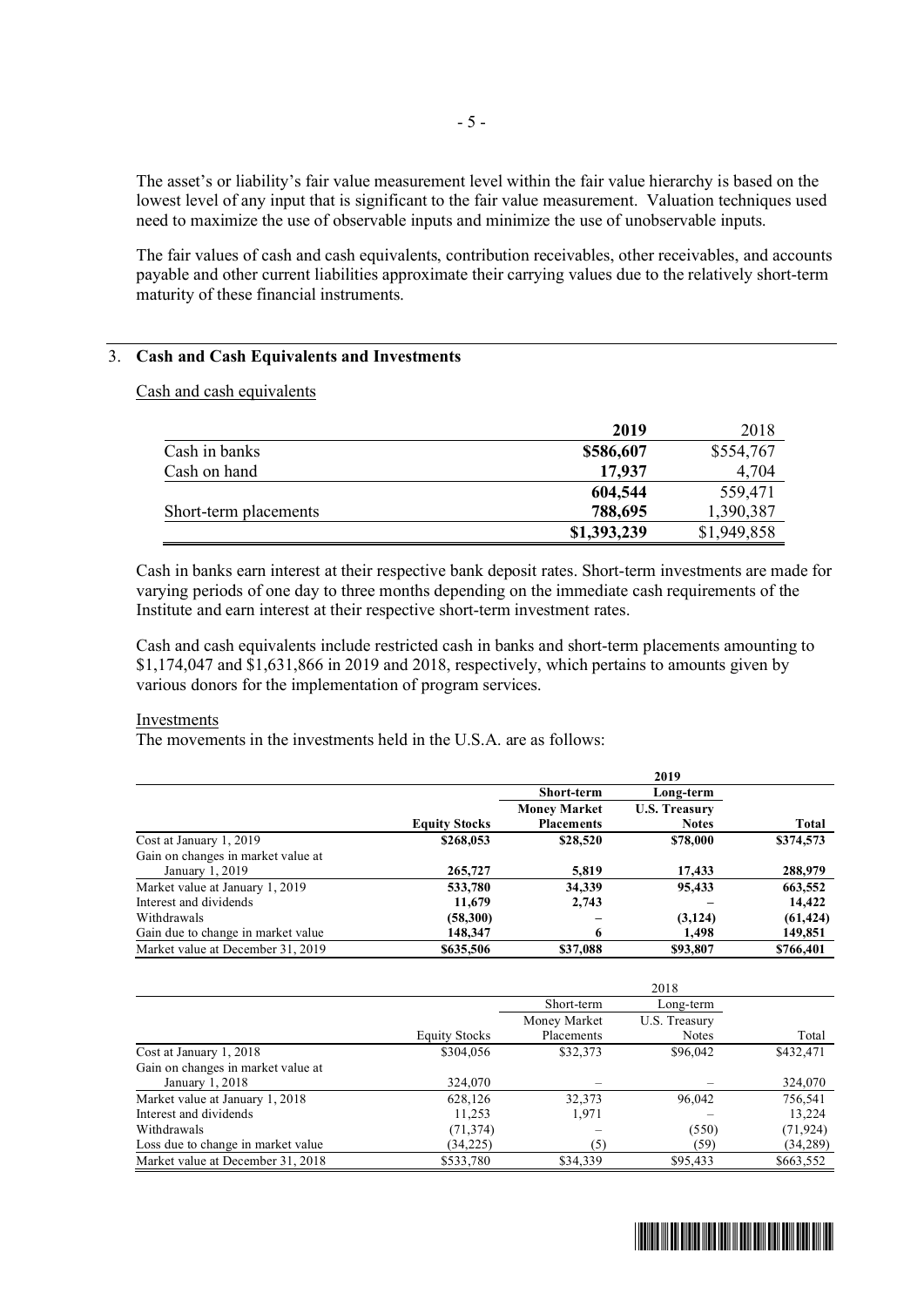Gains due to change in market value and interest and dividends during the year are shown as "Others" in the statements of activities.

As at December 31, 2019 and 2018, the Institute's investments in equity stocks, money market placements and U.S. Treasury Notes are classified as Level 1, with fair values based on readily available determinable market prices. There were no changes in valuation techniques that resulted in transfer in or out of an investment's assigned level within the hierarchy.

## 4. **Contributions Receivable**

These receivables are covered by signed grant agreements. Realization of the pledges is expected in the following periods:

|                            | 2019        | 2018        |
|----------------------------|-------------|-------------|
| In one year or less        | \$1,769,817 | \$2,062,093 |
| Between one and five years | 709.017     | 1,537,275   |
|                            | \$2,478,834 | \$3,599,368 |

## 5. **Other Receivables**

| 2019      | 2018      |
|-----------|-----------|
| \$65,071  | \$73,916  |
| 38,936    | 33,076    |
| \$104,007 | \$106,992 |
|           |           |

Trade receivables consist of grants arising from technical assistance, study programs and training courses.

Advances to officers and employees are cash given in advance for the purpose of carrying the Institute's technical assistance, study programs, training courses and other projects. These are noninterest-bearing and have an average term of one year.

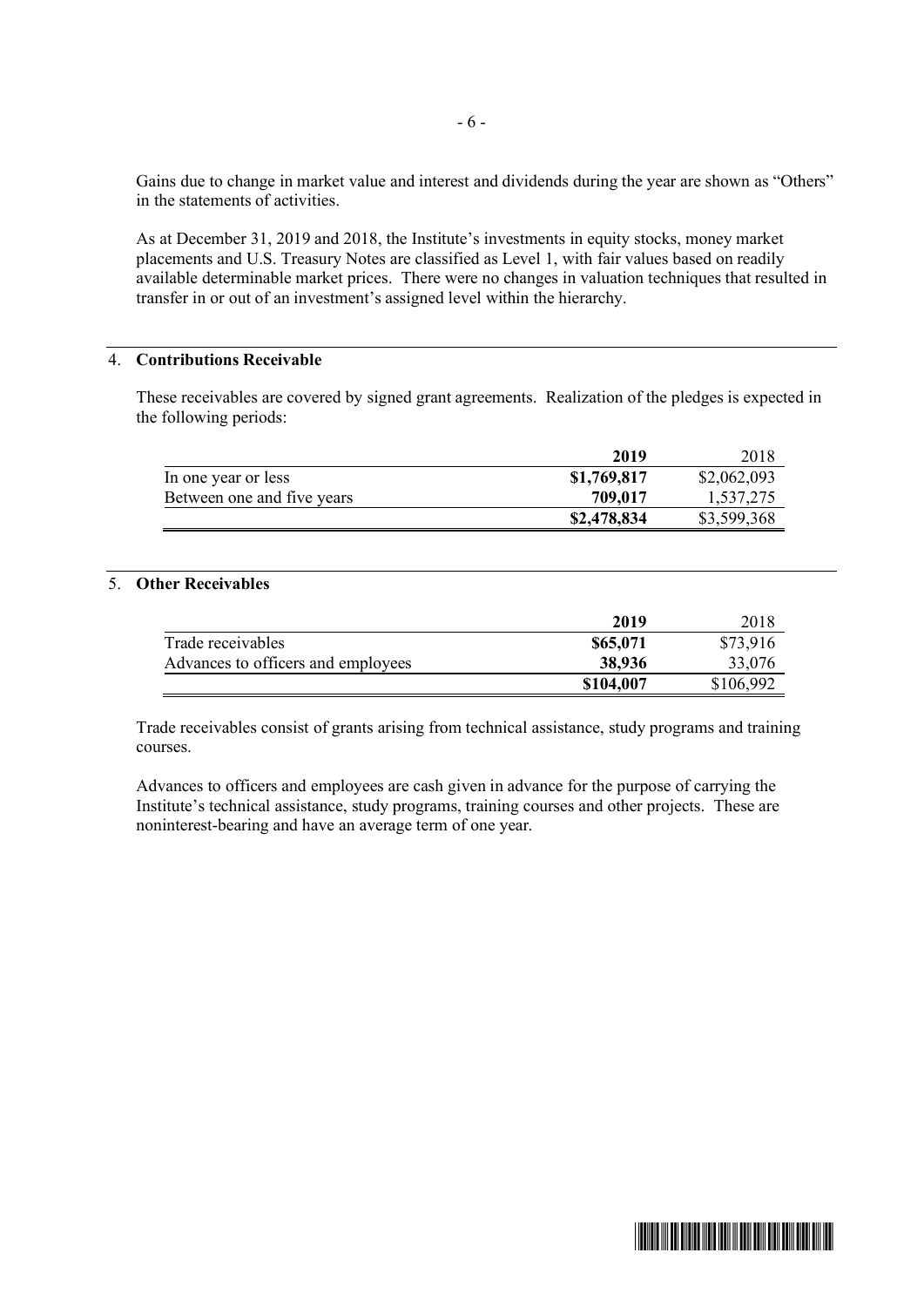#### 6. **Property and Equipment**

|                                                     | Leasehold<br><b>Improvements</b> | <b>Buildings</b> | <b>Furniture</b><br>and Office<br>Equipment | <b>Transportation</b><br>Equipment | Other<br>Equipment | Total       |
|-----------------------------------------------------|----------------------------------|------------------|---------------------------------------------|------------------------------------|--------------------|-------------|
| Cost                                                |                                  |                  |                                             |                                    |                    |             |
| Balance at January 1, 2018                          | \$45,595                         | \$638,404        | \$765,104                                   | \$541,954                          | \$272,716          | \$2,263,773 |
| <b>Additions</b>                                    |                                  |                  | 42,614                                      | 32,900                             |                    | 75,514      |
| Cumulative translation                              |                                  |                  |                                             |                                    |                    |             |
| adjustments                                         | (2,229)                          | (32, 175)        |                                             |                                    | (83, 379)          | (117,783)   |
| Balance at December 31, 2018                        | 43,366                           | 606,229          | 807,718                                     | 574,854                            | 189,337            | 2,221,504   |
| Additions                                           | 32,247                           |                  | 18,211                                      | 46,040                             | 2,071              | 98,569      |
| Cumulative translation                              |                                  |                  |                                             |                                    |                    |             |
| adjustments                                         | 1,696                            | 20,983           | 6,871                                       | 8,263                              | 7,636              | 45,449      |
| Balance at December 31, 2019                        | \$77,309                         | \$627,212        | \$832,800                                   | \$629,157                          | \$199,044          | \$2,365,522 |
| <b>Accumulated Depreciation</b><br>and Amortization |                                  |                  |                                             |                                    |                    |             |
| Balance at January 1, 2018                          | \$44,810                         | \$614,135        | \$666,918                                   | \$443,957                          | \$222,784          | \$1,992,604 |
| Depreciation and amortization                       |                                  |                  |                                             |                                    |                    |             |
| (see Note 11)                                       | 114                              | 4,318            | 28,922                                      | 33,904                             | 6,933              | 74,191      |
| Cumulative translation                              |                                  |                  |                                             |                                    |                    |             |
| adjustments                                         | (2,231)                          | (25,080)         | 30,484                                      | (7, 847)                           | (55,302)           | (59, 976)   |
| Balance at December 31, 2018                        | 42,693                           | 593,373          | 726,324                                     | 470,014                            | 174,415            | 2,006,819   |
| Depreciation and amortization                       |                                  |                  |                                             |                                    |                    |             |
| (see Note 11)                                       | 838                              | 4,366            | 25,466                                      | 31,109                             | 5,005              | 66,784      |
| Cumulative translation                              |                                  |                  |                                             |                                    |                    |             |
| adjustments                                         | 2,570                            | 20,026           | 26,499                                      | 10,711                             | 5,804              | 65,610      |
| Balance at December 31, 2019                        | \$46,101                         | \$617,765        | \$778,289                                   | \$511,834                          | \$185,224          | \$2,139,213 |
| <b>Net Book Value</b>                               |                                  |                  |                                             |                                    |                    |             |
| At December 31, 2019                                | \$31,208                         | \$9,447          | \$54,511                                    | \$117,323                          | \$13,820           | \$226,309   |
| At December 31, 2018                                | 673                              | 12.856           | 81,394                                      | 104,840                            | 14,922             | 214,685     |

IIRR donated its land in Cavite, Philippines to the Philippine Rural Reconstruction Movement, Inc. (PRRM) in 1975. Excluded from this donation were buildings and other improvements on such land. In the same year, PRRM and IIRR entered into a lease agreement on the land in Cavite, Philippines for a period of 25 years, renewable for another 25 years upon mutual agreement of the parties concerned. The annual rental under the lease contract was \$286 until May 25, 2000. On May 23, 2000, IIRR and PRRM executed a contract to confirm their agreement to share the Cavite campus for rural reconstruction work. The contract permits IIRR to use its portion of the campus without rent through May 25, 2025 and may be extended for another 25 years upon mutual agreement of the parties concerned. The fair value of the free rent amounted to \$11,510 in 2019 and \$11,317 in 2018.

#### 7. **Accounts Payable and Other Current Liabilities**

|                                   | 2019      | 2018      |
|-----------------------------------|-----------|-----------|
| Accounts payable                  | \$165,956 | \$155,549 |
| Fund set aside for field partners | 489,895   | 682,681   |
| Statutory payables                | 66,341    | 23,649    |
| Others                            | 890       | 23,042    |
|                                   | \$723,082 | \$884,921 |

Accounts payable are normally due to suppliers and service providers and are noninterest-bearing settled generally on 30 to 60 days term.

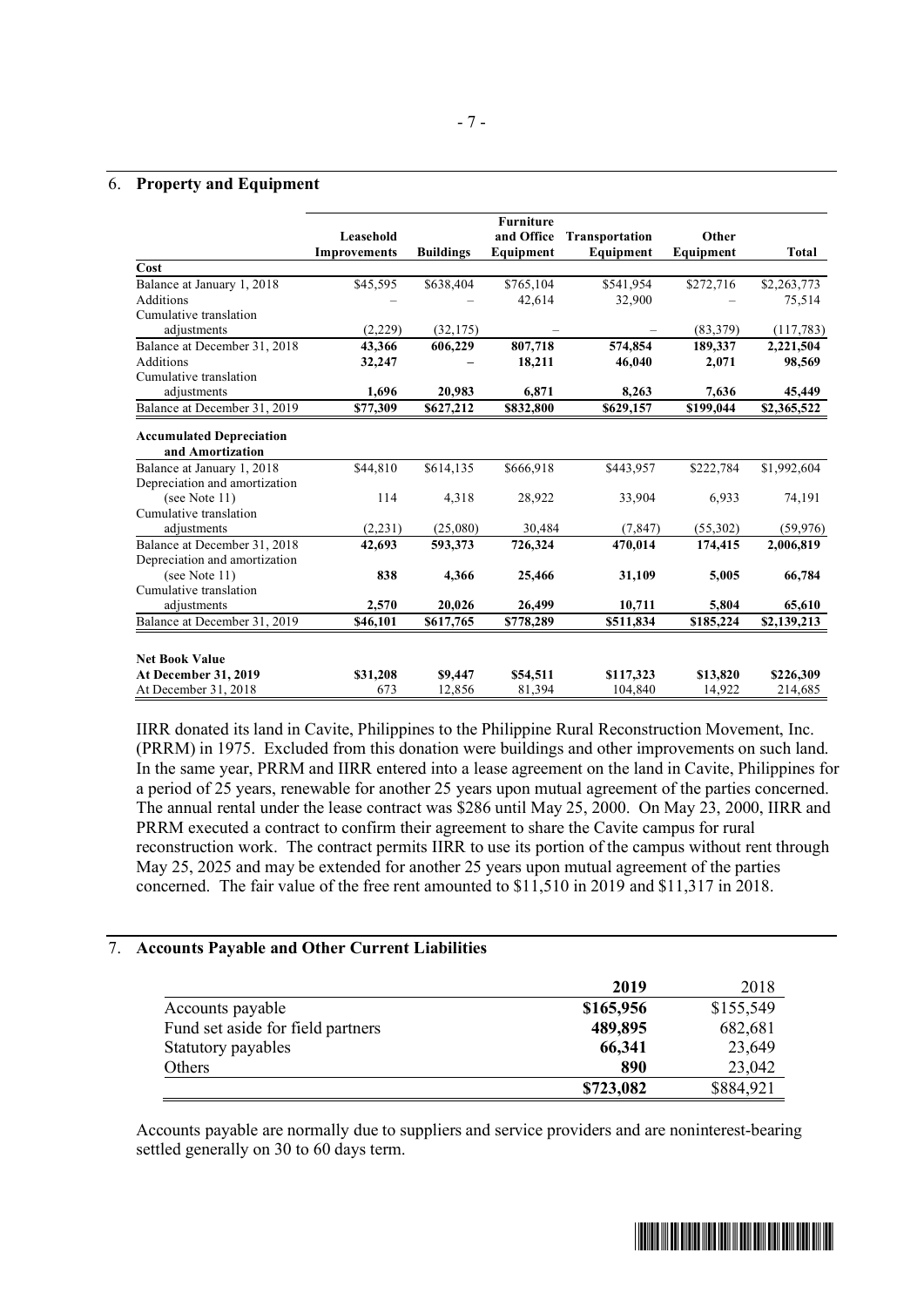Funds set aside for field partners are payables relating to field program expenses and are expected to be settled within 30 to 360 days from the end of the reporting period.

Statutory payables represent liabilities from withholding taxes, social security premiums and other liabilities to governments.

Other payables comprise mainly of the obligations relating to employee benefits and other funds that are expected to be settled within one year from the end of the reporting period.

#### 8. **Pension Plans**

IIRR has a defined benefit pension plan for its employees in the Philippines and a defined contribution pension plan covering its employees in the U.S.A. and Africa Regional Center.

■ Pension Plan for Philippines

The defined benefit pension plan (Plan) is a funded noncontributory retirement plan covering all regular employees in the Philippines except for certain staff members covered by other plans. A local bank, appointed as trustee, administers the Plan. IIRR's policy is to fund accrued pension costs.

Effective July 1, 2000, the Institute amended the Plan to change the benefit formula to a cash balance formula from the existing benefit calculation based upon years of service and final pay. The benefits accrued as of June 30, 2000 under the old formula were credited to each employee's personal retirement account (PRA). A fixed percentage of the employee's monthly salary (at the time earned) beginning July 1, 2000 is also being credited to the employee's PRA.

Normal retirement date is upon attainment by a member of age 60 while early retirement is at age 50, with at least 10 years of service. Upon retirement, an employee receives in one lump sum the amount credited to his/her PRA or the legally mandated minimum retirement benefit, whichever is higher. In case of voluntary resignation, the employee is entitled to receive the amount standing to his/her credit upon the member attaining the age of 50 or after having completed at least 10 years of continuous service. A member who resigns from the employment of the Institute before completing 10 years of continuous service shall be entitled to receive one-half of the amount standing to his/her credit upon resignation and the balance of such amount standing to his/her credit upon attaining the age of 50. Alternatively, he/she may request for his/her fund balance to be transferred to another qualified plan. The fund is required to be under trusteeship to comply with the Philippine requirement for tax qualification. No part of the amount of the fund may be used for or diverted to any purpose other than for the benefit of the members and their beneficiaries.

The following table sets forth IIRR Plan's status:

|                                    | 2019       | 2018         |
|------------------------------------|------------|--------------|
| Projected benefit obligation (PBO) | \$342,258  | \$299,240    |
| Fair value of plan assets (FVPA)   | (401, 419) | (332, 188)   |
| Pension asset                      | (S59,161)  | $(\$32,948)$ |

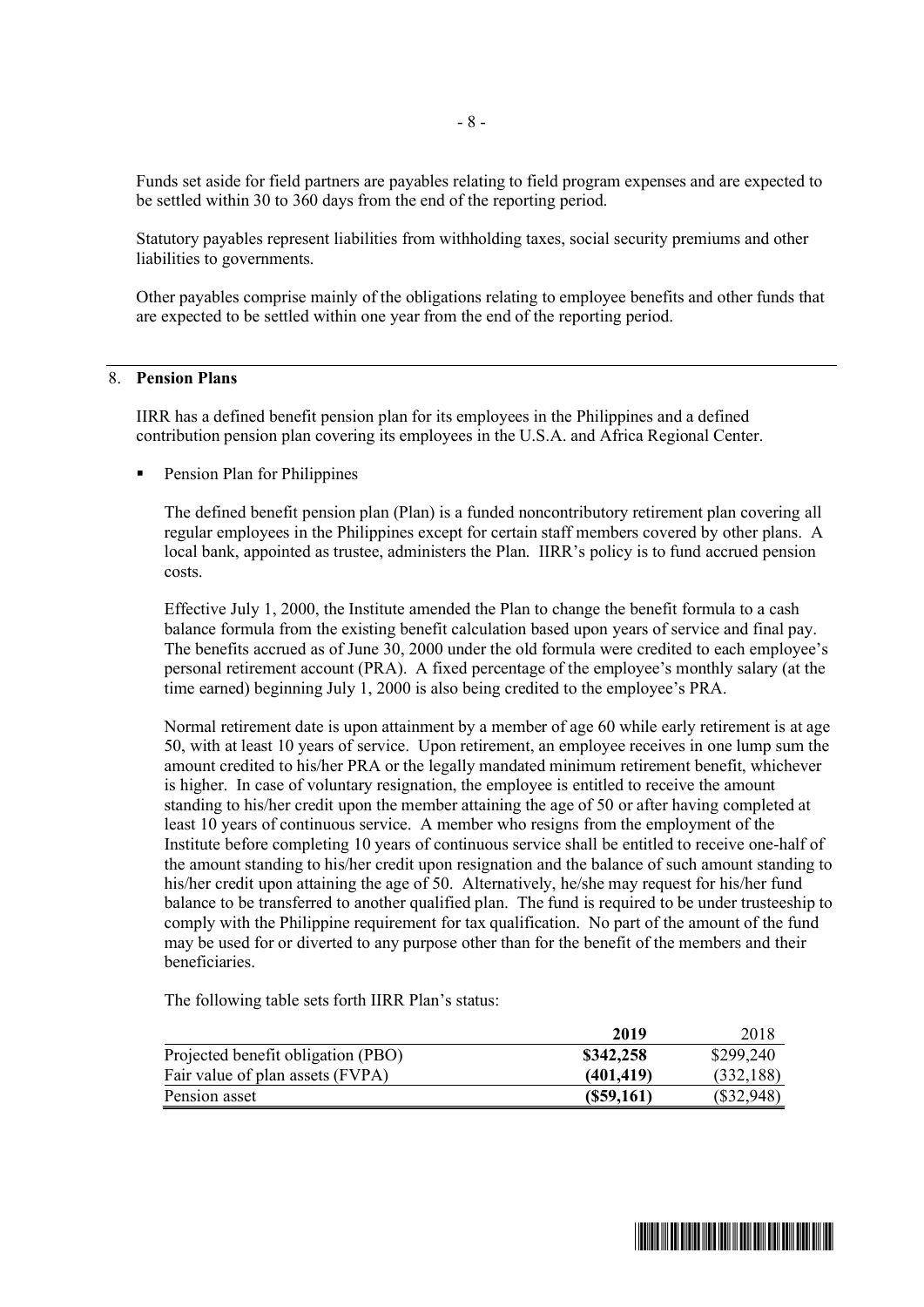|                                       | 2019      | 2018        |
|---------------------------------------|-----------|-------------|
| Benefit cost:                         |           |             |
| Service cost                          | \$38,416  | \$40,624    |
| Interest cost on PBO                  | 27,152    | 164         |
| Expected return on plan assets        | (29,907)  | (142)       |
| Amortization of actuarial gain        | (5,583)   | (3,619)     |
| Amortization of transition obligation |           | 83          |
| Pension cost                          | \$30,078  | \$37,110    |
| Benefits paid                         | (\$7,867) | $(\$1,659)$ |
| Contributions made                    | \$38,416  | \$40,952    |

The net pension cost for the Plan includes the following elements:

Pension cost is presented as part of Staff cost under "Operating expenses" account in the statements of activities (see Note 11).

The principal assumptions used in determining projected benefit obligation as at December 31, 2018 and 2017 are shown below:

|                                        | 2019     | 2018     |
|----------------------------------------|----------|----------|
| Discount rate                          | 4.85%    | $7.27\%$ |
| Expected rate of return on plan assets | $0.70\%$ | $0.70\%$ |
| Expected rate of salary increases      | 2.50%    | 2.50%    |
| The changes in PBO are as follows:     |          |          |

|                          | 2019      | 2018      |
|--------------------------|-----------|-----------|
| PBO at beginning of year | \$299,240 | \$271,672 |
| Service cost             | 38,416    | 40,624    |
| Interest cost on PBO     | 27,152    | 164       |
| Benefits paid            | (7, 867)  | (1,659)   |
| Actuarial loss (gain)    | (25,650)  | 1,440     |
| Translation adjustment   | 10,967    | (13,001)  |
| PBO at end of year       | \$342,258 | \$299,240 |

The changes in FVPA are as follows:

|                                | 2019      | 2018      |
|--------------------------------|-----------|-----------|
| FVPA at beginning of year      | \$332,188 | \$305,181 |
| Expected return on plan assets | 29,907    | 142       |
| Contributions made             | 38,416    | 40,952    |
| Benefits paid                  | (7, 867)  | (1,659)   |
| Actuarial gain (loss)          | (3,801)   | 3,204     |
| Translation adjustment         | 12,576    | (15, 632) |
| FVPA at end of year            | \$401,419 | \$332,188 |

The Plan is funded by contributions of the Institute to a trust fund managed by a Philippine bank. The Plan assets of the Institute include Philippine peso and U.S. dollar-denominated investments. The market value of the Plan assets is determined by the fund trustee.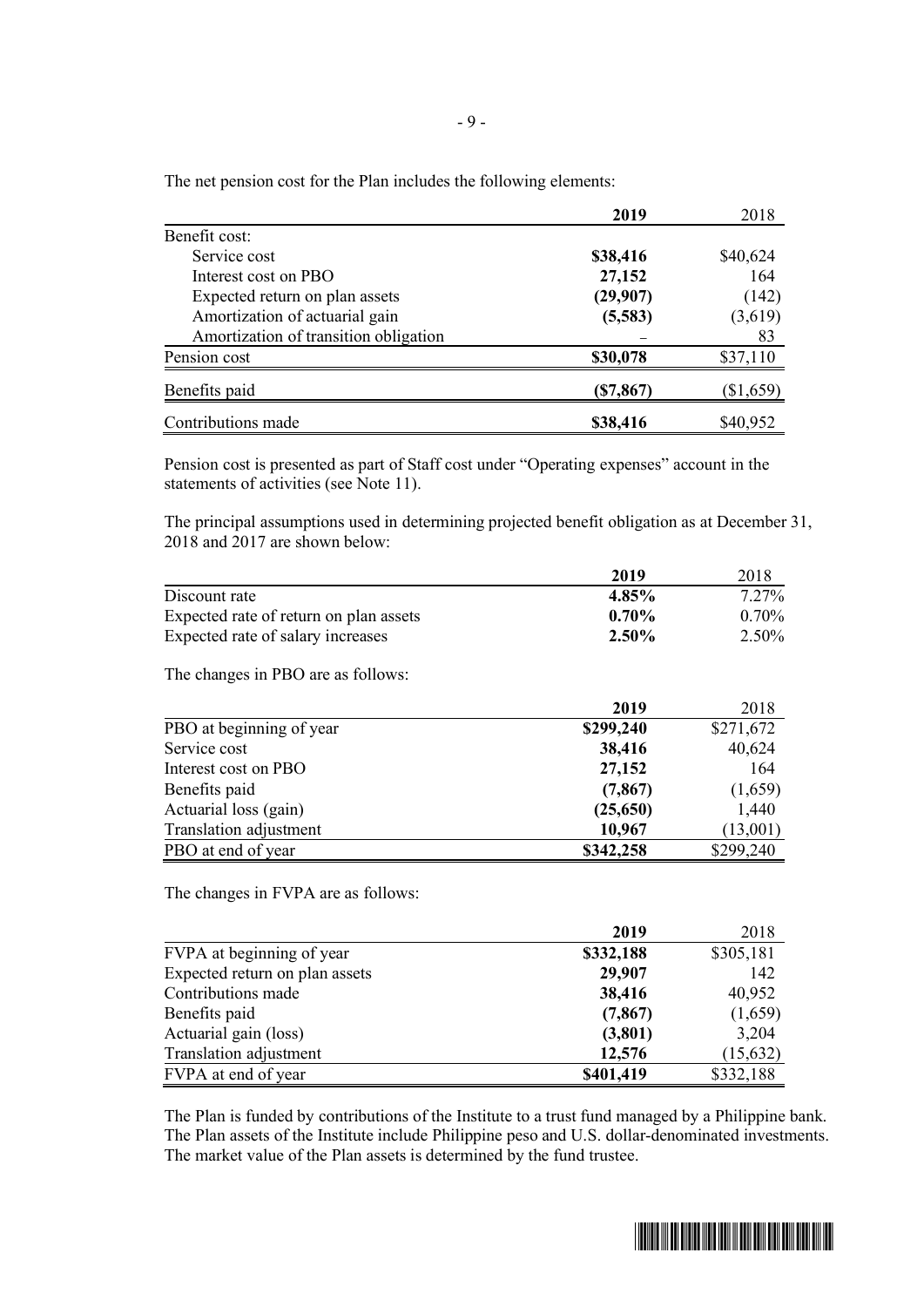Notwithstanding any other provisions of the trust agreement, the fund trustee shall use its best efforts to maintain allocation of the investment of the provident fund as established by the Institute's retirement committee and approved by the Institute's BOT. Funds delivered to the trustee in Philippine pesos shall be invested in Philippine peso-denominated investments. Funds delivered to the trustee in U.S. dollars shall be invested in U.S. dollar-denominated investments.

The trust fund is 100% invested in UITFs denominated in Philippine peso in 2019 and 2018.

§ Pension Plan for Other Countries

Net pension cost for the defined contribution pension plan amounted to \$63,353 in 2019 and \$61,119 in 2018.

## 9. **Net Assets:**

a. Net assets with donor restrictions consist of the following purposes as at December 31, 2019 and 2018:

| Learning Community Program                         | 2019        | 2018        |
|----------------------------------------------------|-------------|-------------|
| UG18005.PROFIRA.MidNorth.Strengthening             |             |             |
| Mature.Community.Save                              | \$390,070   | \$505,498   |
| CM170801GMSBiodiveristyConservation.               |             |             |
| <b>ADB</b>                                         | 351,326     | 669,441     |
| ET19001.NSA.FHI                                    | 266,764     |             |
| AS18827.Leyte.RestorationInitiative.FFP            | 242,250     | 338,705     |
| UG18006.PROFIRA.North.East.Establishment.Community |             |             |
| .Savings                                           | 241,848     | 266,278     |
| MY181102.FoodSecurity.Myanmar.IDRC                 | 189,520     | 387,331     |
| UG19001.WSP3.Giving.Girls.2nd.Chance               | 107,000     |             |
| KE19002.CTA.CLIMARK                                | 106,328     | 372,418     |
| <b>SS19006.PLEFS</b>                               | 101,114     |             |
| PH19914.UNOPS.Scaling.Up.Nutrition.                |             |             |
| Movement.Pooled.fund                               | 60,000      |             |
| MY191103.CIAT.De-RISK                              | 53,695      | 107,389     |
| CM1911003.CIAT.De.RISK                             | 53,695      |             |
| <b>CM191027.SUCRA</b>                              | 45,251      |             |
| UG18004.WFP.Capacity.Support.Smallholder.          |             |             |
| farmers.Agri.Market                                | 34,464      | 187,275     |
| KE19005.CMDRR.ARCHE.NOVA                           | 30,692      |             |
| UG18010.VODP2.Consultancy                          |             |             |
| AgriculturalExtension                              | 23,359      | 128,992     |
| AS17822.NGO.Disaster.Preparedness.Platform.P2.G2A  |             | 251,737     |
| ET17002.Bldg.Resilient.Communities.Livestock.CTA   |             | 28,035      |
|                                                    | 2,297,376   | 3,243,099   |
| Endowment funds:                                   |             |             |
| The Alice Yen Fund                                 | 514,627     | 431,453     |
| The Reader's Digest Endowment                      |             |             |
| for Publications                                   | 101,692     | 101,233     |
| The Employees' Welfare Fund                        | 56,238      | 54,265      |
| The Mr. & Mrs. Yen Mei Tang Memorial Fund          | 64,661      | 48,081      |
| The Jimmy Yen Go to the People Fund                | 29,183      | 28,520      |
|                                                    | 766,401     | 663,552     |
|                                                    | \$3,063,777 | \$3,906,651 |

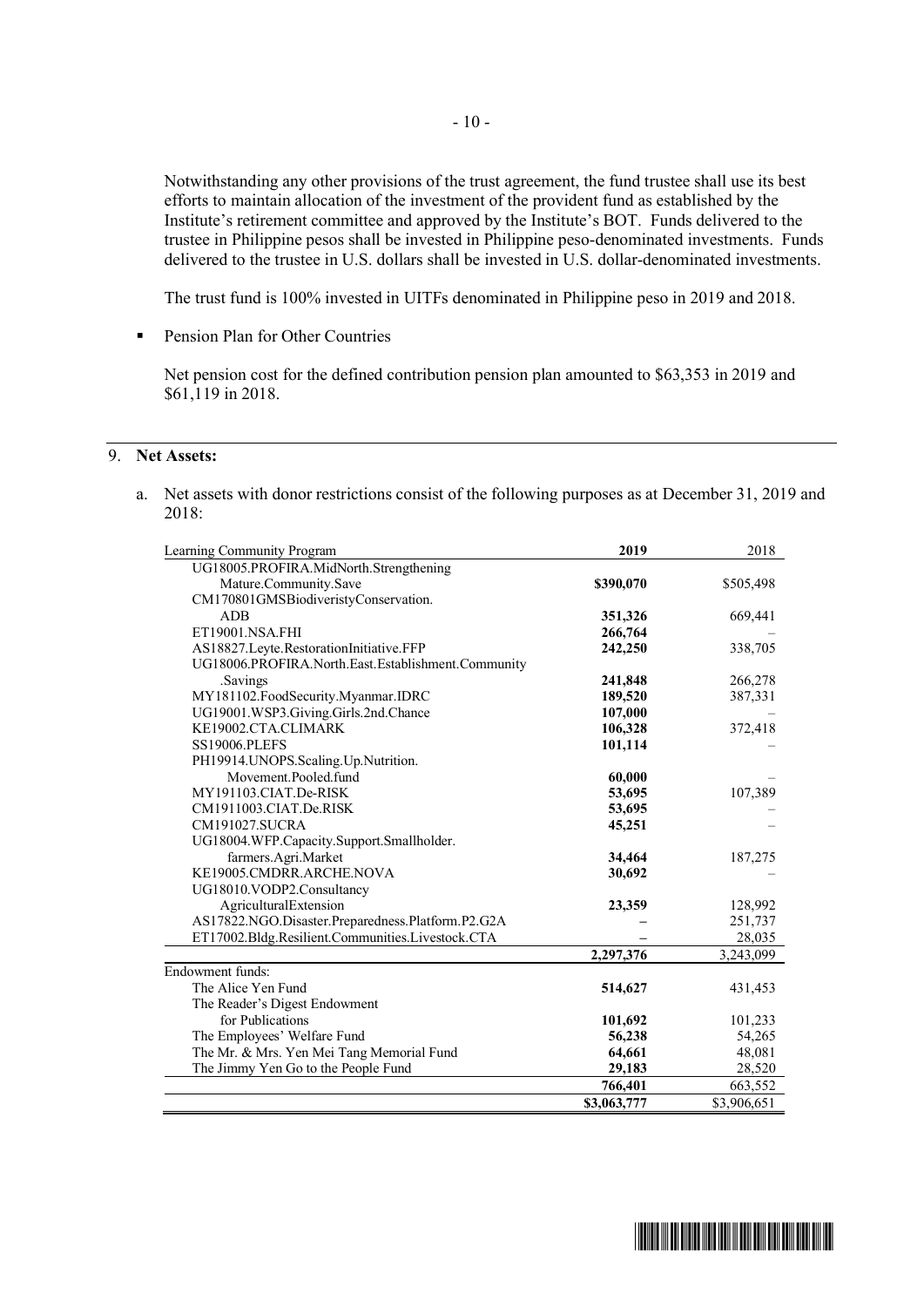b. The Other unrestricted fund which comprised of the funds without donor restrictions as at December 31, 2019 and 2018:

| Other unrestricted fund | \$1,329,447 | \$1,842,049 |
|-------------------------|-------------|-------------|
|-------------------------|-------------|-------------|

#### Endowment Funds

Earnings and appreciation of endowment funds were included as part of without donor restrictions net assets.

Earnings and appreciation on The Alice Yen Fund may be used for purposes that honor the memory of Alice Yen and her contributions to rural reconstruction and those that relate to education, training, research programs of IIRR and professional development of its staff.

Earnings on The Reader's Digest Endowment for Publications may be used for publication expenses.

Earnings and appreciation on The Employees' Welfare Fund may be used for any purpose that tends to give a sense of security to IIRR's staff members.

Earnings and appreciation on The Mr. & Mrs. Yen Mei Tang Memorial Fund may be used for purposes that honor the memory of Mr. and Mrs. Yen Mei Tang and meet any of the following conditions:

- a. Send promising IIRR staff members, holding bachelor's degrees, to study for master's degrees at the University of the Philippines.
- b. Enable promising young staff members to attend short-term courses or to receive training in subjects related to IIRR's mission and language, computer science or to other subjects relating to their work for IIRR.
- c. Provide grants to finance on-site study of successful rural reconstruction efforts.
- d. Finance expenditures on facilities and equipment that improve staff effectiveness.
- e. Finance publications of IIRR staff members related to rural reconstruction.

In 2003, the Institute transferred the Rural Reconstruction Endowment Fund amounting to \$50,128 to an endowment trust, which is a separate entity. The endowment trust is organized exclusively for the benefit of the Institute and shall operate as a supporting organization of the Institute in accordance with Section 509 (a)(3) of the U.S. Internal Revenue Code. The Institute has no control over the trust. The earnings of the fund will be for the benefit of the Institute only upon the determination of the distributable amount by the trustees of the endowment trust. Any earnings not distributed shall be accumulated to the principal. The value of the endowment trust as at December 31, 2019 and 2018 amounted to \$80,271 and \$71,088, respectively.

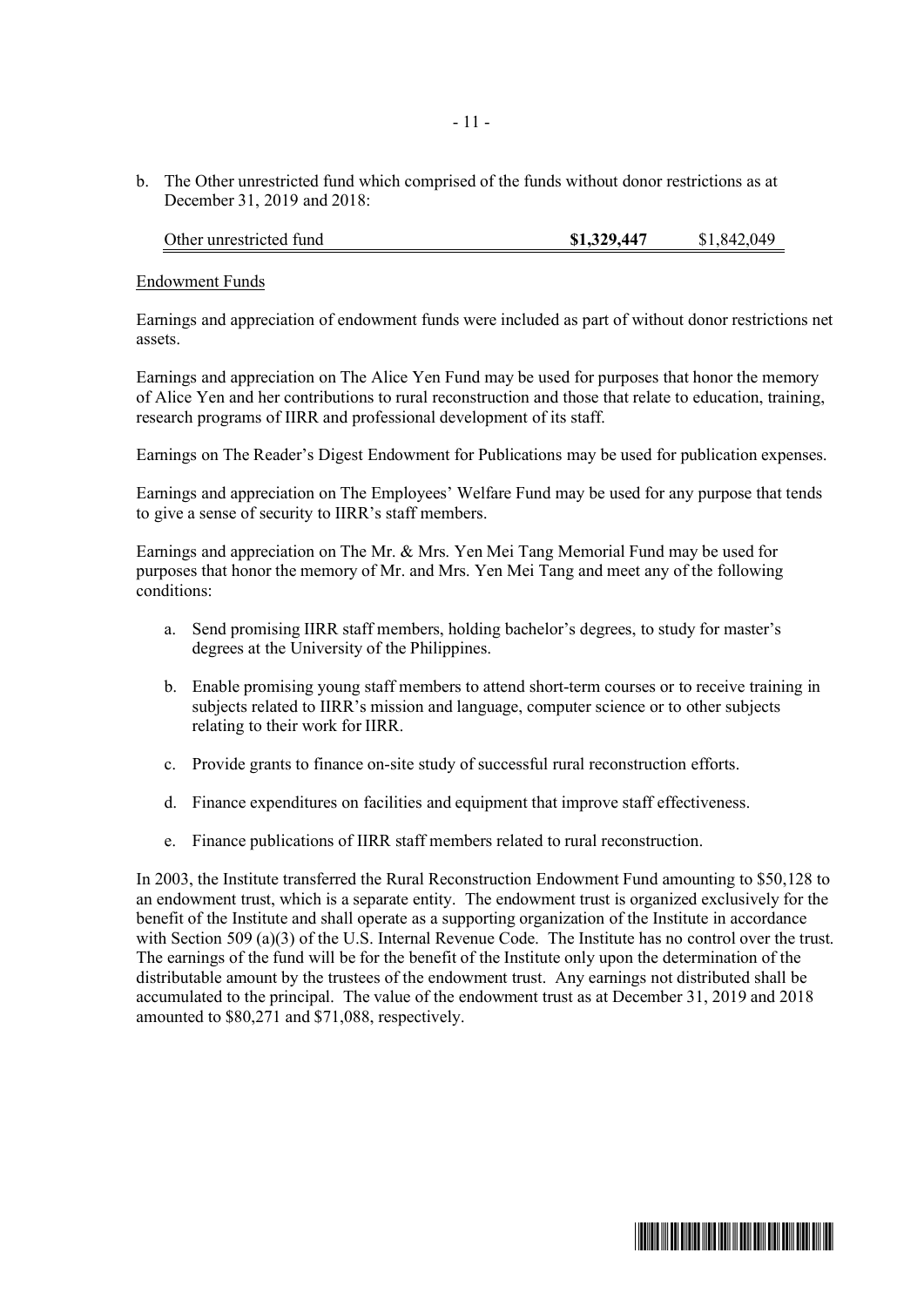|                                         |                                      | 2019                       |            |
|-----------------------------------------|--------------------------------------|----------------------------|------------|
|                                         | <b>Without donor</b><br>restrictions | With donor<br>restrictions | Total      |
| Endowment net assets, beginning of year | \$663,552                            | \$—                        | \$663,552  |
| Investment return, net                  | 84,881                               |                            | 84,881     |
| Contributions                           | 28,520                               |                            | 28,520     |
| Amount appropriated for expenditure     | (84, 881)                            |                            | (84, 881)  |
| Changes in the market value             | 74,329                               |                            | 74,329     |
| Endowment net assets, end of year       | \$766,401                            | \$—                        | \$766,401  |
|                                         |                                      |                            |            |
|                                         |                                      | 2018                       |            |
|                                         | Without donor                        | With donor                 |            |
|                                         | restrictions                         | restrictions               | Total      |
| Endowment net assets, beginning of year | \$756,541                            | S—                         | \$756,541  |
| Investment return, net                  | 84,881                               |                            | 84,881     |
| Contributions                           | 28,520                               |                            | 28,520     |
| Amount appropriated for expenditure     | (84, 881)                            |                            | (84, 881)  |
| Changes in the market value             | 121,509)                             |                            | (121, 509) |
| Endowment net assets, end of year       | \$663,552                            | \$—                        | \$663,552  |

Changes in the Endowment Net Assets for the year ended December 31, 2019 and 2018:

## 10. **Commitments and Contingencies**

IIRR leases various office spaces for its operations. The terms of these leases range from one to three years. Total rent expense amounted to \$59,445 in 2019 and \$67,834 in 2018 and is shown as part of "Rental and maintenance" under "Operating expenses" account in the statements of activities (see Note 11).

## 11. **Operating Expenses**

|                                  |             |                         |                 |             | 2019                       |           |             |
|----------------------------------|-------------|-------------------------|-----------------|-------------|----------------------------|-----------|-------------|
|                                  |             | <b>Program Services</b> |                 |             | <b>Supporting Services</b> |           |             |
|                                  | Learning    | <b>Applied</b>          |                 | Management  | Fund                       |           |             |
|                                  | Community   | Learning                | <b>Subtotal</b> | and General | Raising                    | Subtotal  | Total       |
| <b>Staff cost</b> (see Note 8)   | \$1,384,992 | \$193,181               | \$1,578,173     | \$229,430   | \$57,358                   | \$286,788 | \$1,864,961 |
| Travel                           | 707,945     | 62.368                  | 770.313         | 61.215      | 15.304                     | 76.519    | 846,832     |
| <b>Contractual services</b>      | 424,167     | 319,206                 | 743,373         | 61,146      | 15,286                     | 76.432    | 819,805     |
| Field program expenses           | 811,506     |                         | 811,506         |             |                            |           | 811,506     |
| Rental and maintenance           |             |                         |                 |             |                            |           |             |
| (see Note 10)                    | 99,938      | 72,799                  | 172,737         | 91.372      | 22,843                     | 114,215   | 286,952     |
| <b>Supplies and materials</b>    | 118,728     | 15,237                  | 133,965         | 6,720       | 1,680                      | 8,400     | 142,365     |
| <b>Depreciation</b> (see Note 6) | 23,374      | 16,696                  | 40,070          | 21,371      | 5,343                      | 26,714    | 66,784      |
| Communication                    | 29.111      | 7.968                   | 37,079          | 10.059      | 2.515                      | 12,574    | 49,653      |
| <b>Printing and publications</b> | 31,961      | 1.541                   | 33,502          | 1.868       | 467                        | 2.335     | 35,837      |
| <b>Others</b>                    | 25,093      | 41,481                  | 66,574          | 22,942      | 5,733                      | 28,675    | 95,249      |
|                                  | \$3,656,815 | \$730,477               | \$4,387,292     | \$506,123   | \$126,529                  | \$632,652 | \$5,019,944 |

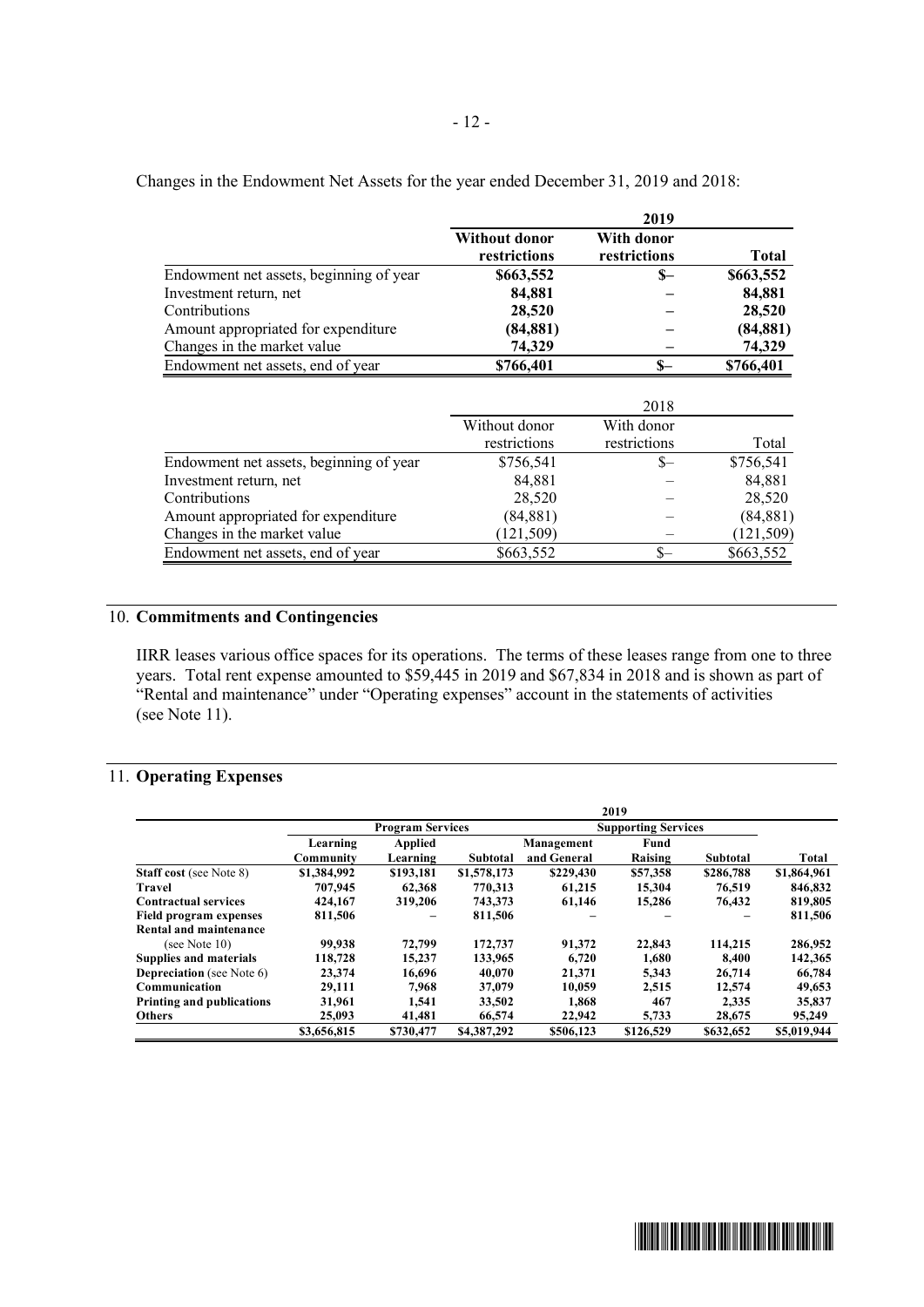|                           | 2018        |                  |             |             |                            |           |             |
|---------------------------|-------------|------------------|-------------|-------------|----------------------------|-----------|-------------|
|                           |             | Program Services |             |             | <b>Supporting Services</b> |           |             |
|                           | Learning    | Applied          |             | Management  | Fund                       |           |             |
|                           | Community   | Learning         | Subtotal    | and General | Raising                    | Subtotal  | Total       |
| Field program expenses    | \$1,918,159 | $S-$             | \$1,918,159 | $S-$        | $S-$                       | $S-$      | \$1,918,159 |
| Staff cost (see Note 8)   | 1,316,305   | 111,012          | 1,427,317   | 295.495     | 59,099                     | 354,594   | 1,781,911   |
| Rental and maintenance    |             | 440,875          | 868,702     | 30,562      | 6,112                      | 36,674    |             |
| (see Note $10$ )          | 427,827     |                  |             |             |                            |           | 905,376     |
| Contractual services      | 464,971     | 37,267           | 502,238     | 33.766      | 6,753                      | 40.519    | 542,757     |
| Travel                    | 197,373     | 9.687            | 207,060     | 121.084     | 24.217                     | 145.301   | 352,361     |
| Supplies and materials    | 155,900     | 15,826           | 171,726     | 4,526       | 905                        | 5,431     | 177,157     |
| Communication             | 82,142      | 5.009            | 87.151      | 16,196      | 3,239                      | 19.435    | 106,586     |
| Depreciation (see Note 6) | 28,702      | 3.189            | 31.891      | 34,328      | 7.972                      | 42,300    | 74,191      |
| Printing and publication  | 43,247      | 1,073            | 44,320      | 2,720       | 544                        | 3.264     | 47,584      |
| Others                    | 5,161       | 574              | 5,735       | 12,705      | 1,434                      | 14,139    | 19,874      |
|                           | \$4,639,787 | \$624,512        | \$5,264,299 | \$551.382   | \$110,275                  | \$661.657 | \$5,925,956 |

The foregoing expenses and costs incurred by IIRR are classified by functional category of program and supporting services. The functional categories included under program services are described as follows:

a. Learning Community Program

This program aims to: (1) enable people and their communities to effect meaningful change in their lives through research and learning process; and, (2) generate knowledge about participatory human development through practical experience. Capacity building of people and their institutions is achieved at the community level through this program.

b. Applied Learning Program

This program aims to contribute to the global body of knowledge on organizational and program effectiveness and good governance through practical trainings, workshops, conferences, technical assistance, study programs and publications. The focus is to transform field experience into a unique, informed, evolving and on-site learning through interaction between community members and development practitioners engaged at national, regional and global levels.

## 12. **Liquidity**

IIRR's financial assets available within one year of the financial reporting date for general expenditure are as follows:

|                           | 2019        | 2018        |
|---------------------------|-------------|-------------|
| Cash and cash equivalents | \$219,192   | \$317,992   |
| Investments               | 766,401     | 663,552     |
| Contribution receivables  | 1,769,817   | 2,062,093   |
| Other receivables         | 104,007     | 113,617     |
| Total assets              | \$2,859,417 | \$3,157,254 |

IIRR's financial assets have been reduced by amounts not available for general use because of donor imposed restrictions for the implementation of program services.

IIRR's endowment funds consist of donor-restricted endowments. Income from donor-restricted endowments is restricted for specific purposes and, therefore, is not available for general expenditure.

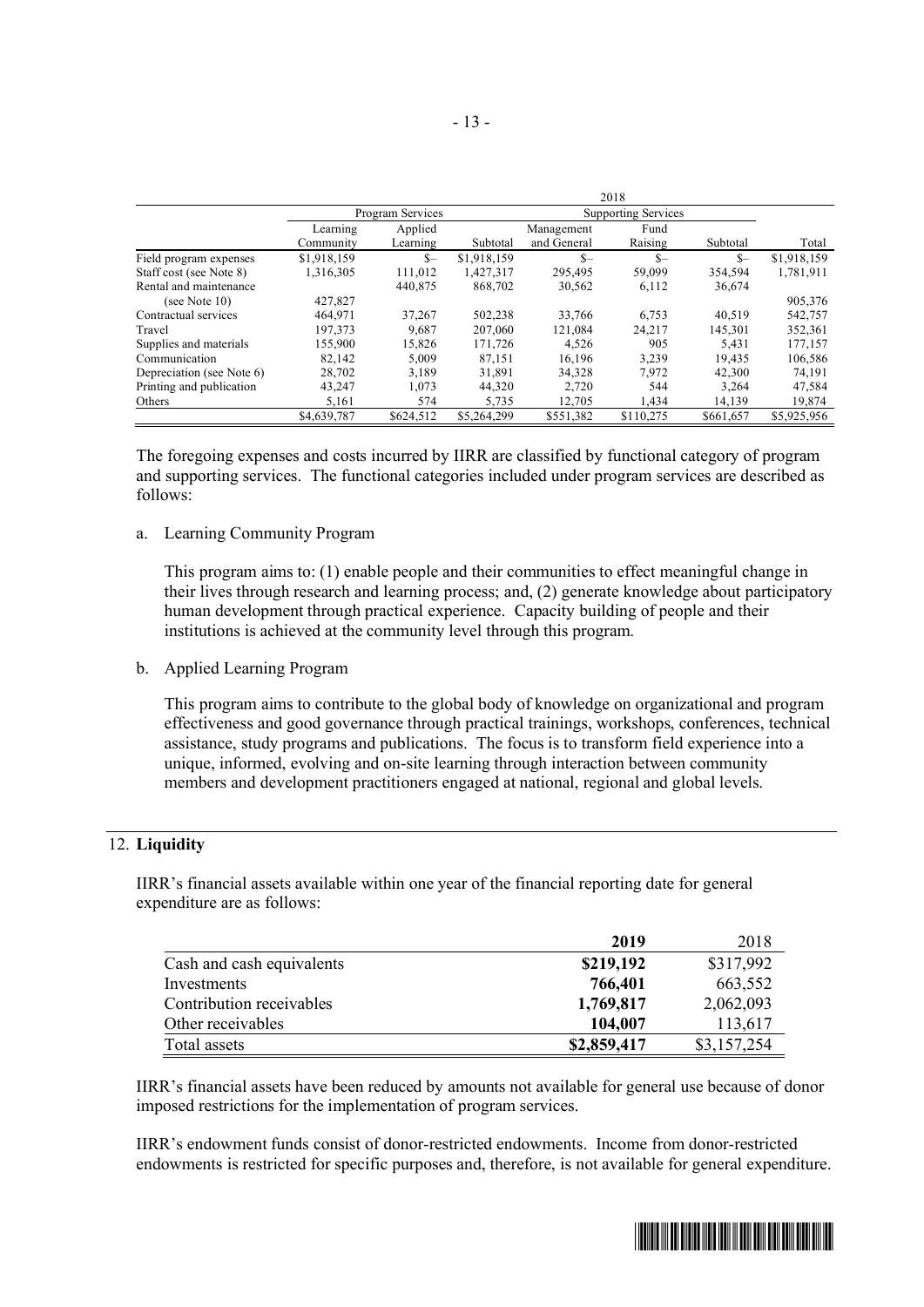As part of IIRR's liquidity management, it has a policy to structure its financial assets to be available as its general expenditures, liabilities, and other obligations come due.

#### 13. **Financial Risk Management Objectives and Policies**

The Institute's principal financial instruments consist mainly of cash and cash equivalents, investments, contribution and other receivables, accounts payable and other current liabilities (excluding statutory payables). The main purpose of these financial instruments is to maintain security and liquidity. Subject to that objective, IIRR seeks a reasonable return on its investments given their risk profile. IIRR is restricted to invest in instruments of a limited class of issuers, particularly government or government-guaranteed obligations, money market mutual funds, corporate obligations and certain index securities.

#### Concentration of risks

*Custodial Credit Risk.* Cash and cash equivalents are maintained with several financial institutions. Deposits held with banks may exceed the amount of insurance provided on such deposits. Generally, these deposits may be redeemed upon demand and are maintained with financial institutions of reputable credit and therefore bear minimal credit risk.

*Interest Rate Risk.* Disclosure of the maturities of investments is required when the fair market value is adversely affected by changes in interest rates. Investments are intended to be held for an undefined period.

*Foreign Currency Risk.* Foreign exchange risk is the risk that the value of the Institute's financial instrument will fluctuate due to changes in foreign exchange rates. The Institute has recognized in the statements of activities and changes in net assets net foreign exchange loss of \$72,408 and \$28,869 in 2019 and 2018, respectively.

The Institute's foreign currency-denominated monetary assets and liabilities as of December 31, 2019 and 2018, and their functional currency equivalent follow:

|                            | <b>Original Currency</b> |             |            |                                 |                                 |            |            | <b>Functional</b> |                          |                        |
|----------------------------|--------------------------|-------------|------------|---------------------------------|---------------------------------|------------|------------|-------------------|--------------------------|------------------------|
|                            | <b>PHP</b>               | <b>ETB</b>  | <b>KES</b> | <b>UGX</b>                      | <b>KHR</b>                      | <b>SSP</b> | <b>EUR</b> | <b>GBP</b>        | <b>MMK</b>               | Currency               |
| December 31, 2019          |                          |             |            |                                 |                                 |            |            |                   |                          |                        |
| Financial assets:          |                          |             |            |                                 |                                 |            |            |                   |                          |                        |
| Cash and cash equivalents  | 4,647,175                | 1.066.014   | 4.255.578  | 24,949,103                      | 655,677                         | 24,224     | 30,947     | 408               | 2,306                    | \$209,677              |
| Contribution receivables   | 4,030,429                | 5,373,086   | 202,103    | 1,637,513,388                   |                                 |            |            |                   |                          | 701,953                |
| Other receivables          | 3,325,832                | 275,884     | 48,132     | 27,360,675                      |                                 |            |            |                   |                          | 82,173                 |
| Financial liabilities -    |                          |             |            |                                 |                                 |            |            |                   |                          |                        |
| Accounts payable and other |                          |             |            |                                 |                                 |            |            |                   |                          |                        |
| current liabilities        | (4,395,394)              | (858, 563)  |            | $(328,971)$ $(231,490,376)$     | -                               |            |            |                   | -                        | (180, 633)             |
| Net foreign currency -     |                          |             |            |                                 |                                 |            |            |                   |                          |                        |
| denominated financial      |                          |             |            |                                 |                                 |            |            |                   |                          |                        |
| assets                     | 7,608,042                | 5,856,421   | 4,176,842  | 1.458.332.790                   | 655,677                         | 24,224     | 30,947     | 408               | 2,306                    | \$813,170              |
|                            | PHP                      | <b>ETB</b>  | <b>KES</b> | UGX                             | Original Currency<br><b>KHR</b> | <b>SSP</b> | <b>EUR</b> | <b>GBP</b>        | <b>MMK</b>               | Functional<br>Currency |
| December 31, 2018          |                          |             |            |                                 |                                 |            |            |                   |                          |                        |
| Financial assets:          |                          |             |            |                                 |                                 |            |            |                   |                          |                        |
| Cash and cash equivalents  | 6,864,701                | 1,677,377   | 1,550,174  | 275,893,840                     | 1,371,910                       | 58,764     | 1,608      | 17,279            |                          | \$303,899              |
| Receivables                | 17.228.277               | 2.050.038   |            | 5,097,310,106                   |                                 |            |            |                   |                          | 1,771,699              |
| Other receivables          | 3,477,690                | 149,533     | 215,212    | 30,274,310                      | 5,926,066                       |            |            |                   |                          | 83,141                 |
| Financial liabilities -    |                          |             |            |                                 |                                 |            |            |                   |                          |                        |
| Accounts payable and other |                          |             |            |                                 |                                 |            |            |                   |                          |                        |
| current liabilities        | (2,947,729)              | (1,152,382) |            | $(2,046,068)$ $(2,526,834,813)$ |                                 |            |            |                   | $\overline{\phantom{0}}$ | (796, 777)             |
| Net foreign currency -     |                          |             |            |                                 |                                 |            |            |                   |                          |                        |
| denominated financial      |                          |             |            |                                 |                                 |            |            |                   |                          |                        |
| assets                     | 24,622,939               | 2.724.566   | (280.682)  | 2,876,643,443                   | 7,297,976                       | 58.764     | 1,608      | 17,279            |                          | $-$ \$1,361,962        |

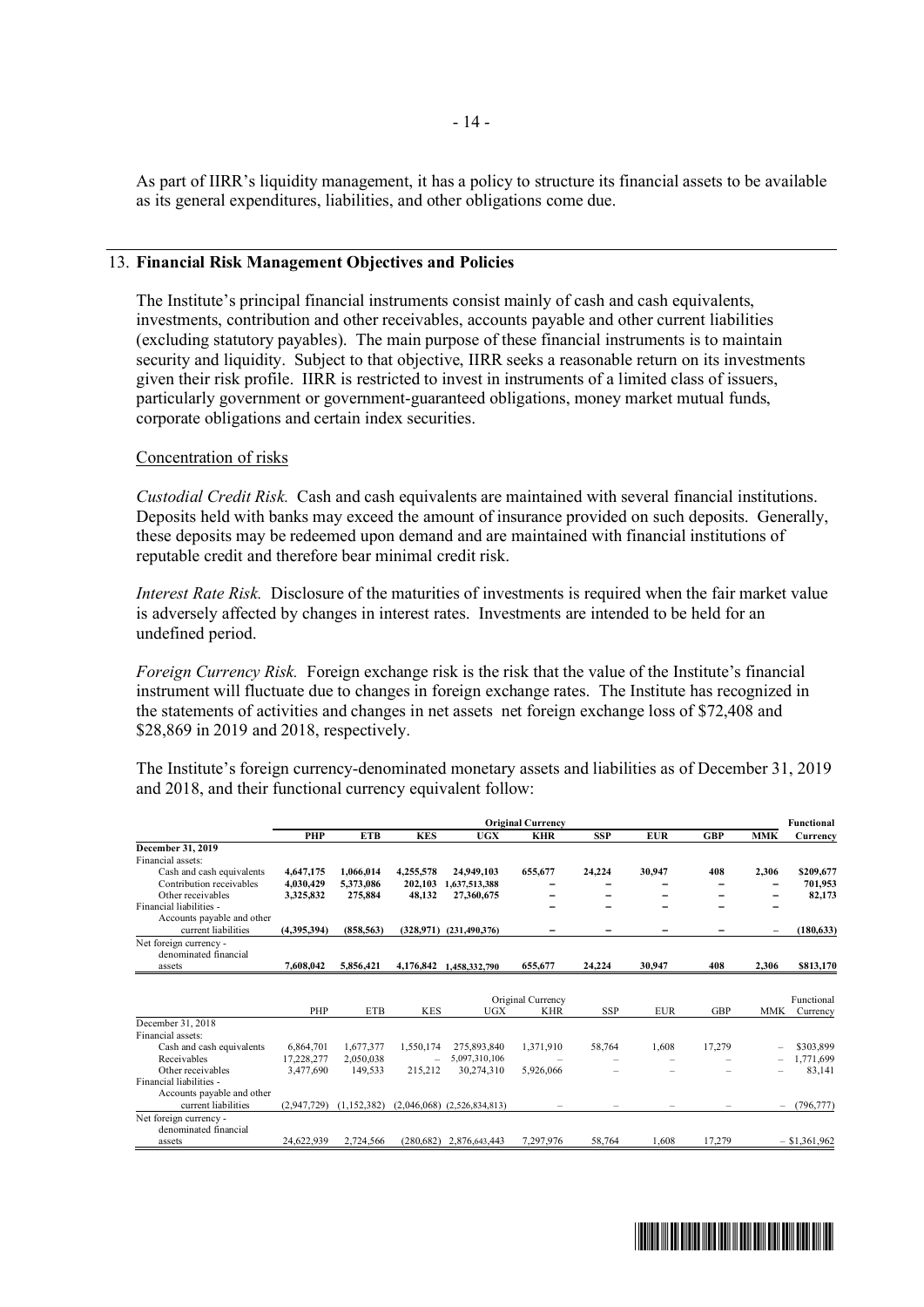In the revaluation of its foreign currency-denominated financial assets and liabilities, the Institute used the following exchange rates as of December 31, 2019, and 2018:

|                       | 2019     | 2018     |
|-----------------------|----------|----------|
| Philippine peso       | 50.82    | 52.58    |
| Kenyan shillings      | 100.33   | 101.89   |
| Euro                  | 0.90     | 0.87     |
| Ethiopian birr        | 31.65    | 28.39    |
| Ugandan shillings     | 3,631.94 | 3,715.70 |
| United Kingdom pounds | 0.77     | 0.78     |
| Sudanese pound        | 130.26   | 130.26   |
| Cambodian Riel        | 4,005.11 | 4,021.68 |
| Myanmar Kyats         | 1,468.96 | 1,550.00 |

The following table demonstrates the sensitivity to a reasonable possible change in U.S. dollar exchange rate, with all variables held constant, of the Institute's excess of revenue, gains and other support over expenses at December 31, 2019 and 2018:

|                                                                | PHP                    | <b>ETB</b>                        | <b>KES</b>        | UGX                  | <b>KHR</b>       | <b>SSP</b>  | EUR                | GBP                  | MMK                              |
|----------------------------------------------------------------|------------------------|-----------------------------------|-------------------|----------------------|------------------|-------------|--------------------|----------------------|----------------------------------|
| <b>December 31, 2019</b><br>Increase by 10%<br>Decrease by 10% | 16.634                 | $(S13,610)$ $(S16,822)$<br>20,560 | (S3,785)<br>4.626 | (S36,503)<br>44.614  | (S15)<br>18      | (S17)<br>21 | (S3, 126)<br>3.821 | (S48)<br>59          | $S-$                             |
| December 31, 2018<br>Increase by $10\%$<br>Decrease by 10%     | $(\$42,572)$<br>52,033 | $(\$8,724)$<br>10.663             | \$250<br>(306)    | (S70, 381)<br>86,021 | $(\$165)$<br>202 | (S41)<br>50 | ( \$168)<br>205    | $(\$2,014)$<br>2.461 | $S-$<br>$\overline{\phantom{0}}$ |

## 14. **Subsequent Events**

The outbreak of novel coronavirus (COVID-19) continues to spread throughout countries across the world. The World Health Organization declared the outbreak a "public health emergency of international concern" (PHEIC), affecting many people's lives and their ways of living. Countries across the world has imposed stringent social distancing measures and community quarantines. These measures have caused disruptions to businesses and economic activities, and its impact on businesses continue to evolve.

The Institute considers the measure taken above as non-adjusting subsequent event, which does not impact its financial position and performance as of and for the year ended December 31, 2019. However, it could have a material impact on its 2020 financial results and even periods thereafter. Given the dynamic nature of these circumstances, the management is in close monitoring of the impact of COVID-19 on its 2020 operations through developing different scenarios with forecast that will require managerial decision if the specific situation will arise, such as cost-cutting measures, deferring activities to other periods, pre-arrangement and negotiations with funders of revised timeline and mode of grant activities. The Institute's general plan on the worst-case scenario is to operate within its available funds wherein its operations will not be exposed to substantial obligations.

### 15. **Approval of the Financial Statements**

The financial statements were approved and authorized for issue by the BOT on September 3, 2020.

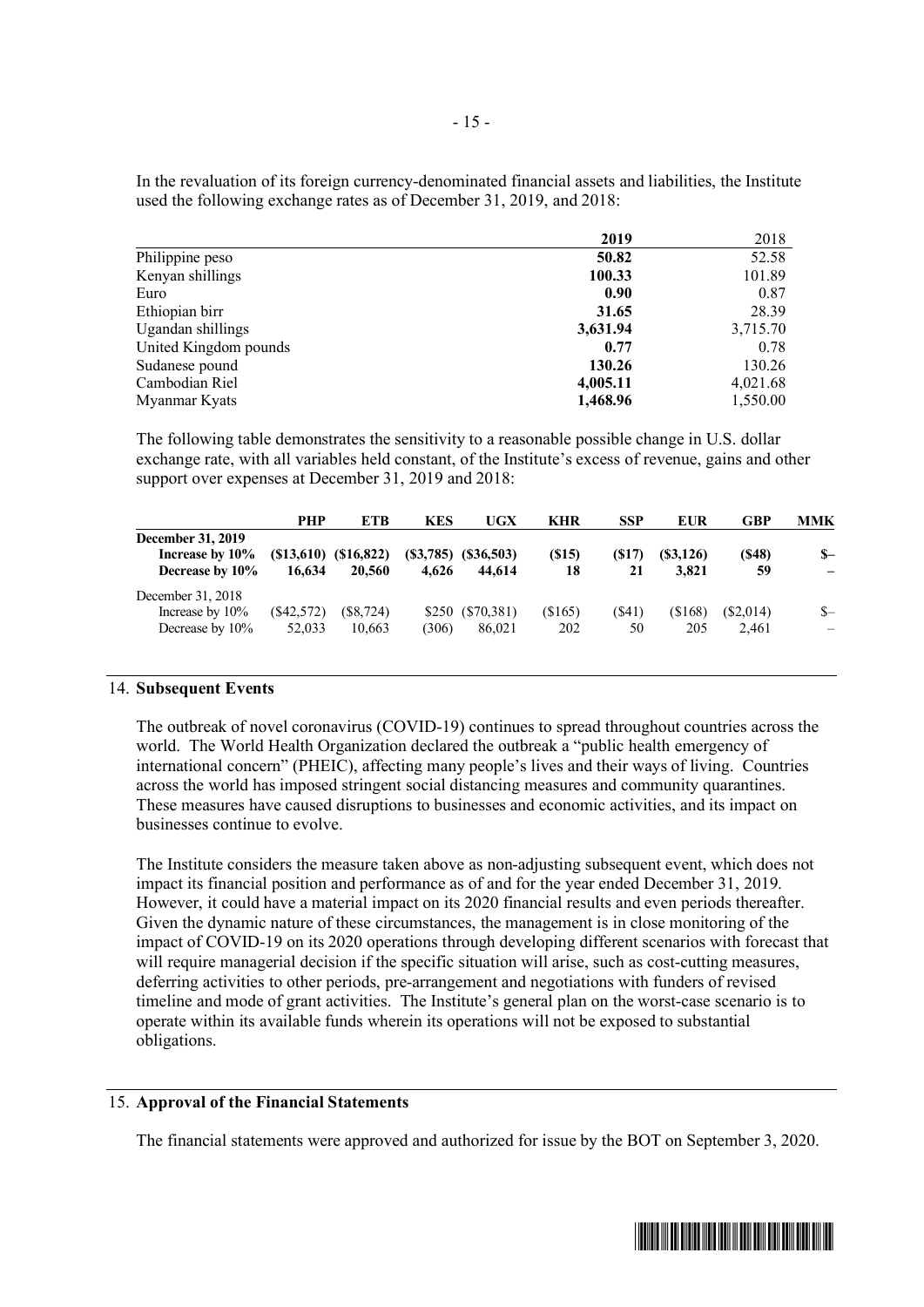

SyCip Gorres Velayo & Co. 6760 Ayala Avenue 1226 Makati City **Philippines** 

Tel: (632) 891 0307 Fax: (632) 819 0872 ey.com/ph

## **INDEPENDENT AUDITOR'S REPORT ON SUPPLEMENTARY SCHEDULE ON STATEMENT OF ACTIVITIES - OPERATING BASIS**

The Board of Trustees International Institute of Rural Reconstruction

We have audited the financial statements of International Institute of Rural Reconstruction (the Institute) as at and for the years ended December 31, 2019 and 2018 and have issued our report thereon dated September 3, 2020. Our audits were made for the purpose of forming an opinion on the basic financial statements taken as a whole. The Schedule on Statement of Activities - Operating Basis to accompany the financial statements of the Institute is the responsibility of the Institute's management. The schedule presented is not part of the basic financial statements. The schedule has been subjected to the auditing procedures applied in the audit of the basic financial statements and, in our opinion, fairly state, in all material respects, the information required to be set forth therein in relation to the basic financial statements taken as a whole.

SYCIP GORRES VELAYO & CO.

Christine & Vallej

Partner

September 3, 2020

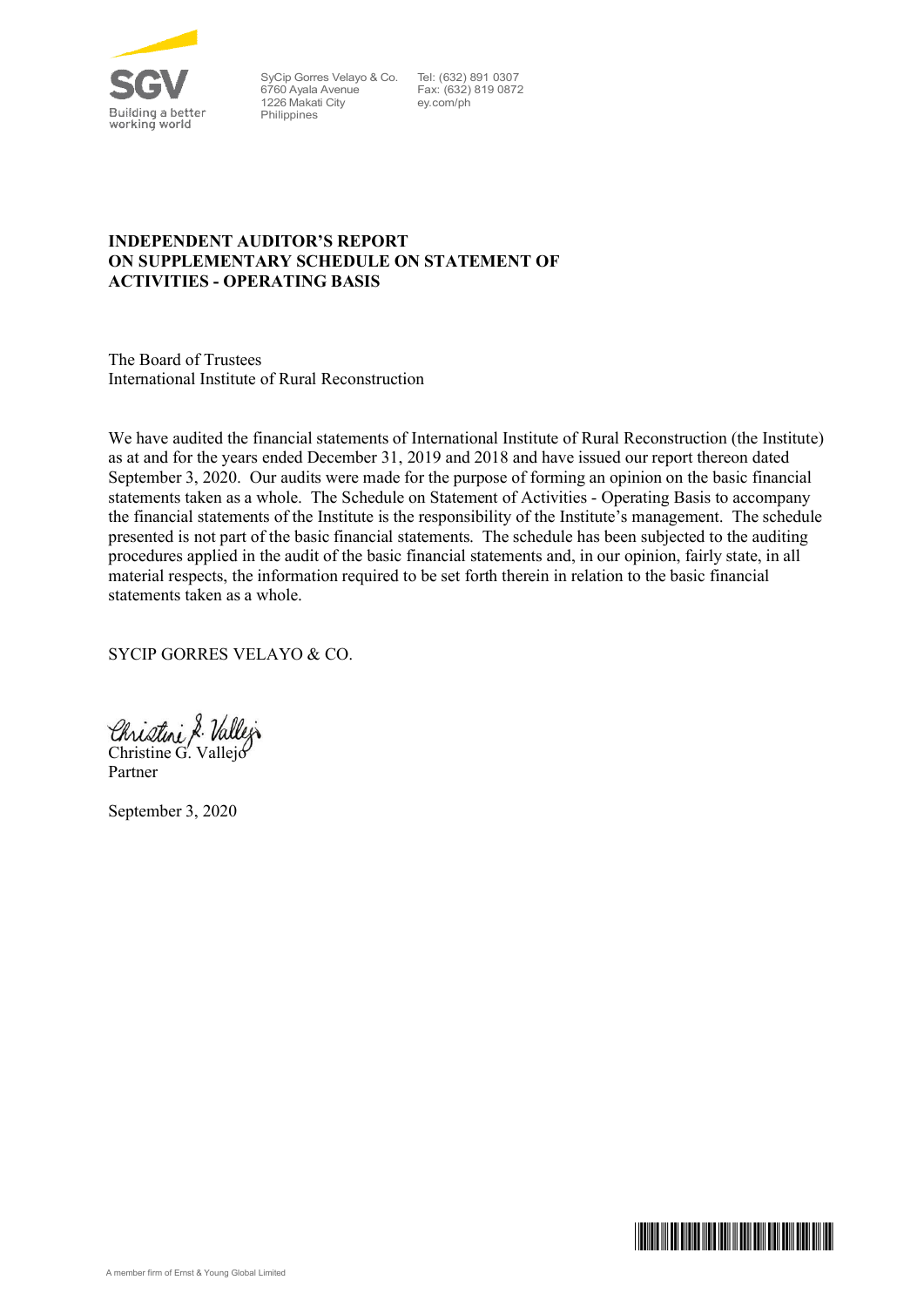## **INTERNATIONAL INSTITUTE OF RURAL RECONSTRUCTION STATEMENT OF ACTIVITIES - OPERATING BASIS\***

**For the Years Ended December 31**

**In US Dollars**

|                                                          |                      | 2019                     |              |               | 2018                     |             |
|----------------------------------------------------------|----------------------|--------------------------|--------------|---------------|--------------------------|-------------|
|                                                          | <b>Without donor</b> | With donor               |              | Without donor | With donor               |             |
|                                                          | restrictions         | restrictions             | <b>Total</b> | restrictions  | restrictions             | Total       |
| <b>OPERATING REVENUES</b>                                |                      |                          |              |               |                          |             |
| <b>Grants/Contribution</b>                               | \$198,117            | \$3,210,789              | \$3,408,906  | \$1,038,336   | \$3,599,737              | \$4,638,073 |
| Foundations                                              |                      | 2,364,369                | 2,364,369    | 117,343       | 2,164,999                | 2,282,342   |
| Governments                                              |                      | 708,121                  | 708,121      |               | 1,408,628                | 1,408,628   |
| Individuals                                              | 168,562              | 30,376                   | 198,938      | 881,718       | 26,100                   | 907,818     |
| Corporations                                             | 29,555               | 107,923                  | 137,478      | 39,275        | 10                       | 39,285      |
| <b>Earned Income</b>                                     | 1,065,951            |                          | 1,065,951    | 777,599       |                          | 777,599     |
| Use of campus facilities                                 | 644,802              |                          | 644,802      | 556,538       | $\overline{\phantom{m}}$ | 556,538     |
| Trainings, courses, study missions, technical assistance | 388,837              |                          | 388,837      | 142,207       |                          | 142,207     |
| Workshops                                                | 28,411               |                          | 28,411       | 78,203        |                          | 78,203      |
| Publications sales                                       | 3,901                |                          | 3,901        | 651           |                          | 651         |
| Others - net                                             | 92,121               |                          | 92,121       | 20,682        |                          | 20,682      |
| Satisfaction of program restrictions                     | 3,070,591            | (3,070,591)              |              | 1,752,570     | (1,752,570)              |             |
| Expiration of time restrictions                          |                      |                          |              | 15,000        | (15,000)                 |             |
| <b>TOTAL OPERATING REVENUES</b>                          | 4,426,780            | 140,198                  | 4,566,978    | 3,604,187     | 1,832,167                | 5,436,354   |
| <b>OPERATING EXPENSES</b>                                |                      |                          |              |               |                          |             |
| Staff costs                                              | 1,864,961            | $\overline{\phantom{0}}$ | 1,864,961    | 1,781,911     |                          | 1,781,911   |
| Travel                                                   | 846,832              |                          | 846,832      | 542,757       |                          | 542,757     |
| Contractual services                                     | 819,805              |                          | 819,805      | 905,376       | $\overline{\phantom{0}}$ | 905,376     |
| Field program expenses                                   | 811,506              |                          | 811,506      | 1,918,159     | $\overline{\phantom{m}}$ | 1,918,159   |
| Rental and maintenance                                   | 286,952              | $\overline{\phantom{0}}$ | 286,952      | 352,361       | $\overline{\phantom{m}}$ | 352,361     |
| Supplies and materials                                   | 142,365              | $\overline{\phantom{0}}$ | 142,365      | 177,157       | $\overline{\phantom{m}}$ | 177,157     |
| Communications                                           | 49,653               |                          | 49,653       | 106,586       | $\overline{\phantom{m}}$ | 106,586     |
| Printing and publications                                | 35,837               | -                        | 35,837       | 47,584        |                          | 47,584      |
| Others                                                   | 95,249               |                          | 95,249       | 15,261        |                          | 15,261      |
| <b>TOTAL OPERATING EXPENSES</b>                          | \$4,953,160          | $S-$                     | \$4,953,160  | \$5,847,152   | $S-$                     | \$5,847,152 |

*(Forward)*